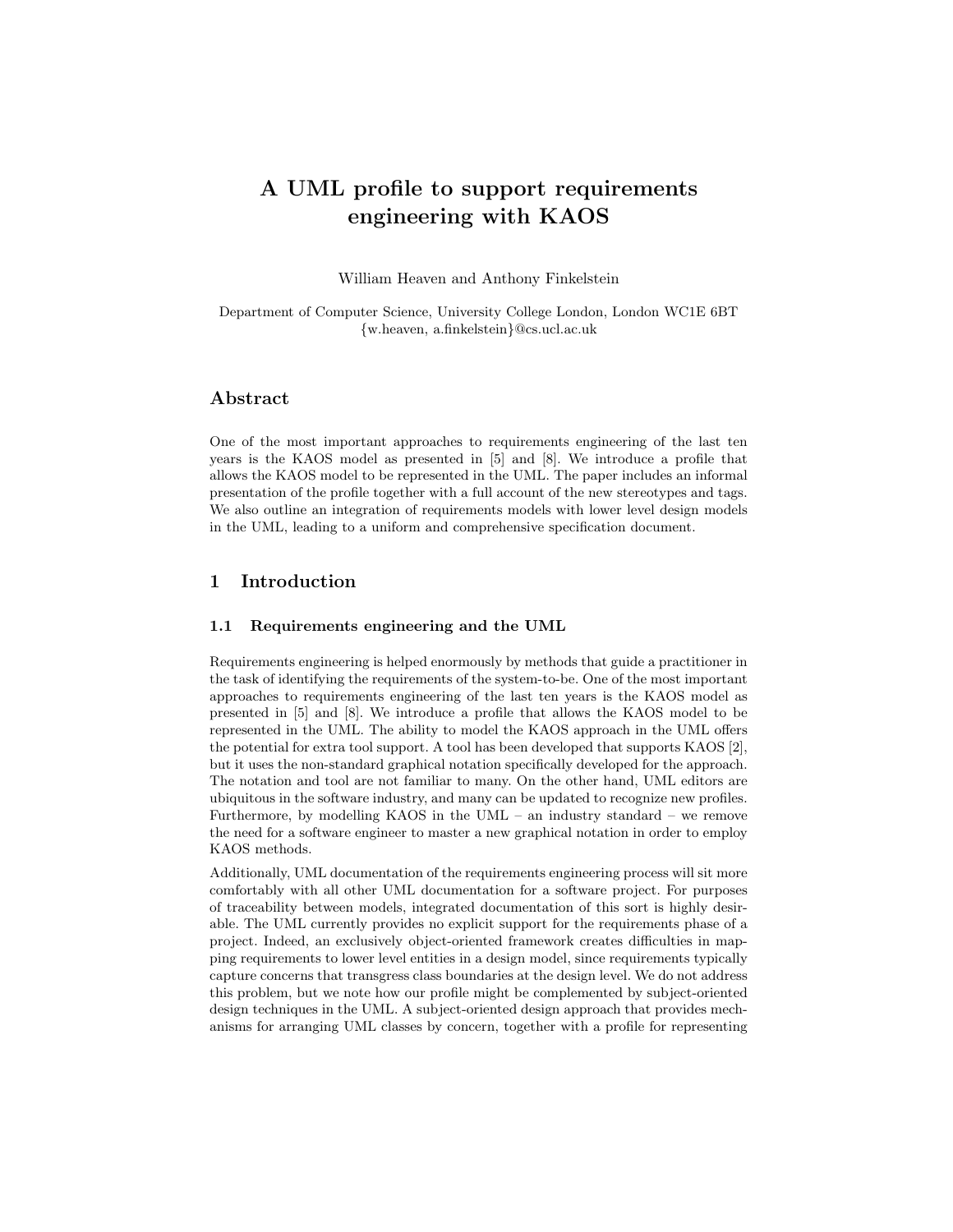requirements in the UML, would facilitate the mapping from one domain to the other. A requirements model and a design model would both be instances of a single UML meta-model.

The claim for our contribution is modest: a UML profile can increase the usefulness of KAOS. A method can be truly successful only if a large number of professionals are sufficiently convinced of its potential to use it in industrial cases. Use of the UML to support requirements engineering with KAOS may help achieve this end.

## 1.2 KAOS

The elucidation and manipulation of goals is a natural part of doing requirements engineering: requirements by their very nature present targets to be reached. Previous requirements engineering techniques have focused foremost on either entities or activities. Goal-oriented methodologies give primary place to the intentional – goals – in the development of software systems, with entities and activities now determined via the identification of goals. Consideration of goals leads to the exploration of alternative system designs – "One can state a goal without having to specify how it is to be achieved" [12] – thus helping the designer build a better system.

Perhaps the most successful goal-oriented method is KAOS ([5] and [8]). KAOS is goaldriven: having identified a few preliminary goals for a system-to-be, the KAOS framework facilitates the identification of further goals – and the requisites, objects, agents, and actions of the system. KAOS supplies a rich ontology for capturing and modelling requirements. Its meta-level is essentially a taxonomy of concepts that guide the identification of requirements and their relationships. Goals are taken to describe expected properties of the system, an example being "Achieve Ambulance Intervention". The KAOS framework asks an analyst to define this network of concepts for a given domain. Goals are analyzed and better understood by identifying higher-level goals – goals that will explain why this goal is desired – and they are more clearly defined by reducing them to subgoals. By identifying the relationships a goal has with other goals, a goal graph is developed. Goal graphs are semantic networks of AND/OR/XOR relationships between goals where a goal is either **reduced** by a conjunction of subgoals or an (exclusive) disjunction. Conflict relationships between goals may also be traced.

The leaves of goal graphs are requisites – goals that cannot be further reduced and can be assigned as the responsibility of individual agents. A requisite is either assigned to a software agent and taken as a requirement, or to an agent in the domain and taken as an assumption. Distinguishing requirements from assumptions identifies the boundary between software and environment for the system-to-be. Intuitively, requirements are prescriptive statements and assumptions descriptive. Requisites are operationalized by actions performed by the agents responsible for each requisite in such a way that the composite system satisfies the goals. Agents may also monitor and **control** certain **objects** that are identified when defining goals. These objects can be the inputs and outputs of actions. Goals concern objects, and objects ensure a requisite if they take part in an action that operationalizes that requisite. Finally, identifying possible obstacles to a goal allows one to reformulate the goal graph and strengthen the requirements specification by choosing alternative reduction paths or agent assignations, or by introducing new goals to mitigate the obstacle. The whole method roughly consists of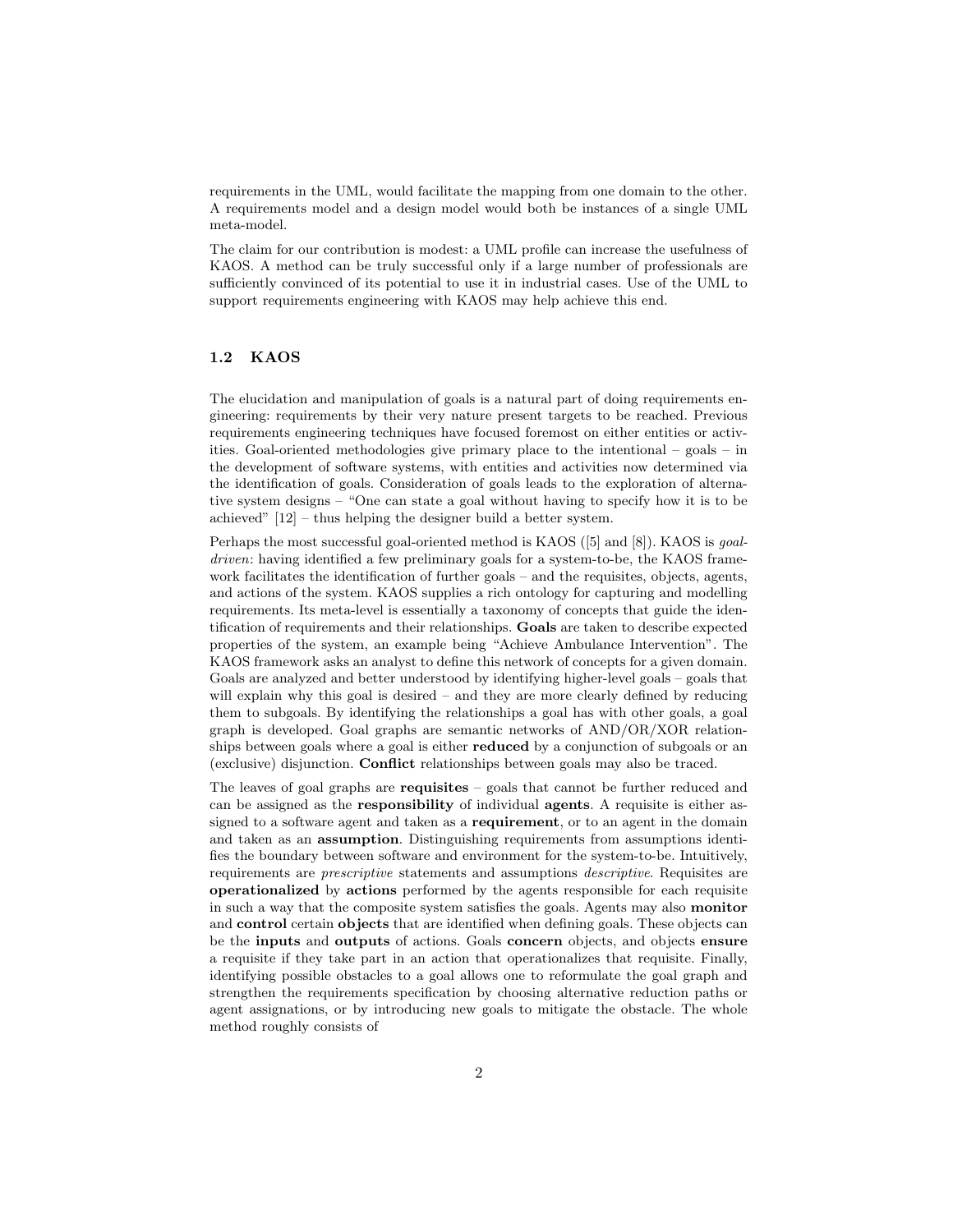- 1. identifying and reducing goals until requisites are identified;
- 2. identifying objects from goal descriptions; and
- 3. assigning the requisites, objects, and actions to agents.

Many new goals may be identified by employing established patterns of goal-type. For example, a goal may be of the "Achieve such-and-such" or "Maintain such-andsuch" form. The form of a goal can determine how it may be reduced according to patterns (see [5] and [8]). These patterns hide from the requirements engineer formal groundwork describing relationships between goals. A formal language with real-time temporal operators is provided for when formalization is necessary, but the methodology discourages it's overuse. There is a time and place for formalization: on many occasions we cannot be certain of the correctness of a model without it, but it can become a hindrance where its use is redundant. Instances of the KAOS concepts goal, requisite, and action – that is, goals, requisites, and actions identified for a particular domain – can be given a formal definition. Tactics for selecting between alternative goal reductions and assignments are also provided.

#### 1.3 KAOS and the UML

The KAOS model lends itself well to representation in the UML. Its three-tiered structure involves a meta-level, a domain level, and an instance level that respectively mirror the meta-model layer, model layer, and user model layer of the UML. Entities in a lower level are instances of entities in the level above. Moreover, a KAOS model is a semantic network in which the nodes are concepts and the connections between nodes are associations between the concepts. Again this parallels the UML. There are two parts to a KAOS model: a graphical representation of the semantic network together with a supplementary textual definition, and the optional formal representation expressed in a temporal logic. The profile introduces some new stereotypes and tags. The extension allows us to model the KAOS semantic network graphically in the UML using stereotyped classes and associations, and to represent the informal and formal descriptions using tags of these stereotyped classes and associations. Formal expressions need to be rewritten using only ASCII characters since most UML editors do not support the symbols of the KAOS temporal logic. In some cases, it may be useful to capture a formal expression in the OCL — where the expression directly constrains a diagram of a model, for instance — and the OCL might be extended with temporal keywords to this end. However, in most cases, formalization is for the purpose of reasoning about goal conflicts or obstacles, and for this the OCL is probably not the best medium for formalization.

The UML is extended by introducing new stereotypes to the language. These stereotypes are applied to existing UML entities, such as classes and associations, and augment the semantics of these standard elements with newly defined meanings, allowing one to model previously unsupported concepts. A particular extension of the UML is packaged as a profile. For heuristic purposes, we can think of a profile as an extension of the UML meta-model layer – the layer at which the UML's concepts of class, object, association, etc are defined: "The stereotype concept provides a way of branding model elements so that they behave in some respects as if they were instances of new virtual meta-model constructs" ([9]). At the UML's model level, we can think of a class stereotyped with  $\langle \text{sgo} \rangle$  as both an instance of Class by classification and an instance of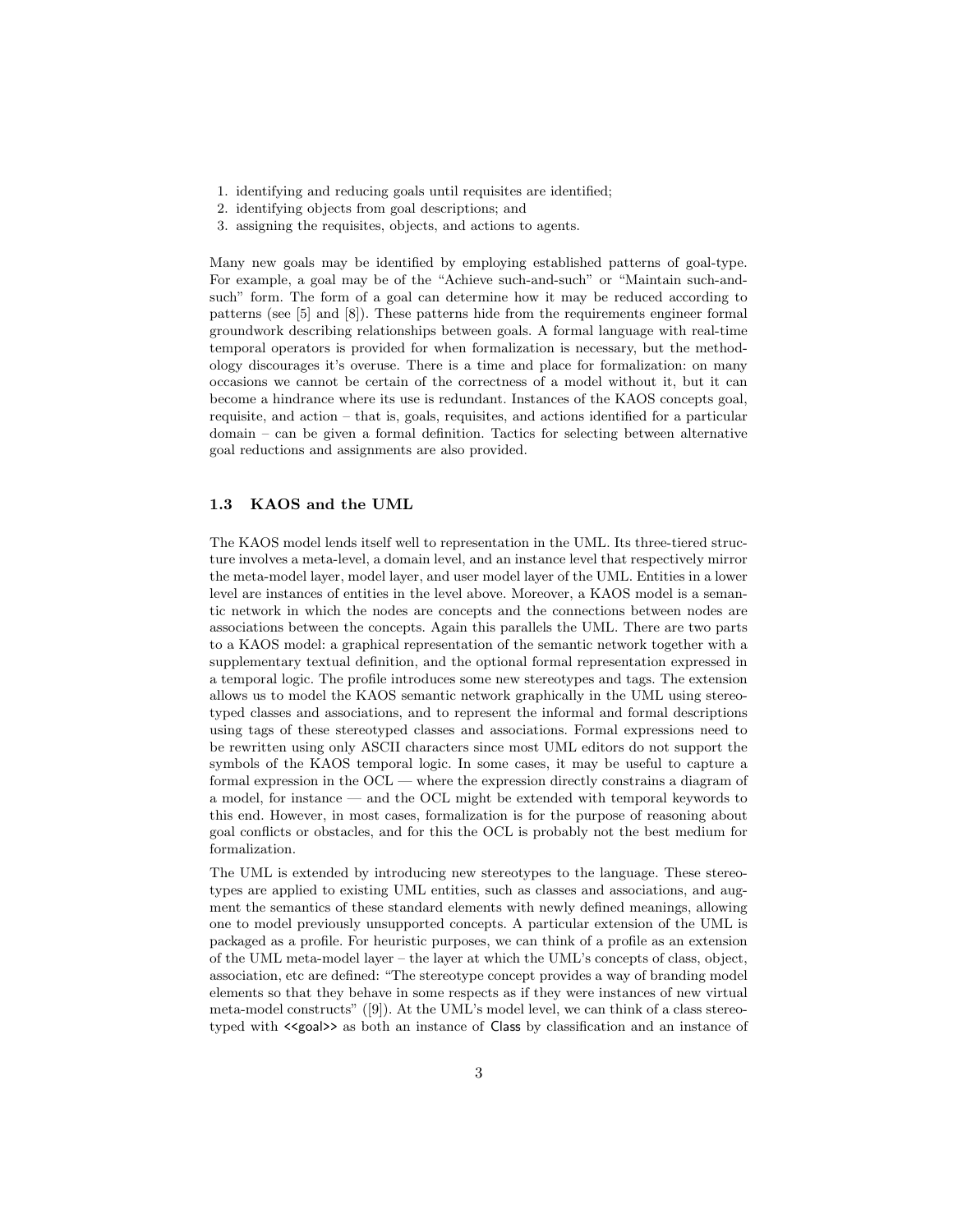

Fig. 1. Profile metamodel

Goal (a virtual extension of the Class construct) by stereotyping. In this way we provide extra categorization for elements in our model. A stereotype may have attributes that can be modelled as the tags of a stereotyped class. New tags may also be introduced as independent elements. Figure 1 shows the meta-model of the proposed profile with minimal syntax, omitting the attributes of the classes for readability. The stereotype <<reduces>> is a specialization of the existing UML abstraction stereotype <<refines>> (an abstraction is a specialization of a dependency).

The rest of the paper is set out as follows. Section 3 is an informal presentation of our profile using examples from a case study of Letier's ([8]) which is based on the well-known software fiasco of the London Ambulance Service, and Section 4 outlines the potential for integrating a goal-driven requirements model with lower level design models. A fuller case study is presented in Section 5; some related work is covered in Section 6; and Section 7 concludes the paper. An appendix provides a full account of the stereotypes and tags of the profile.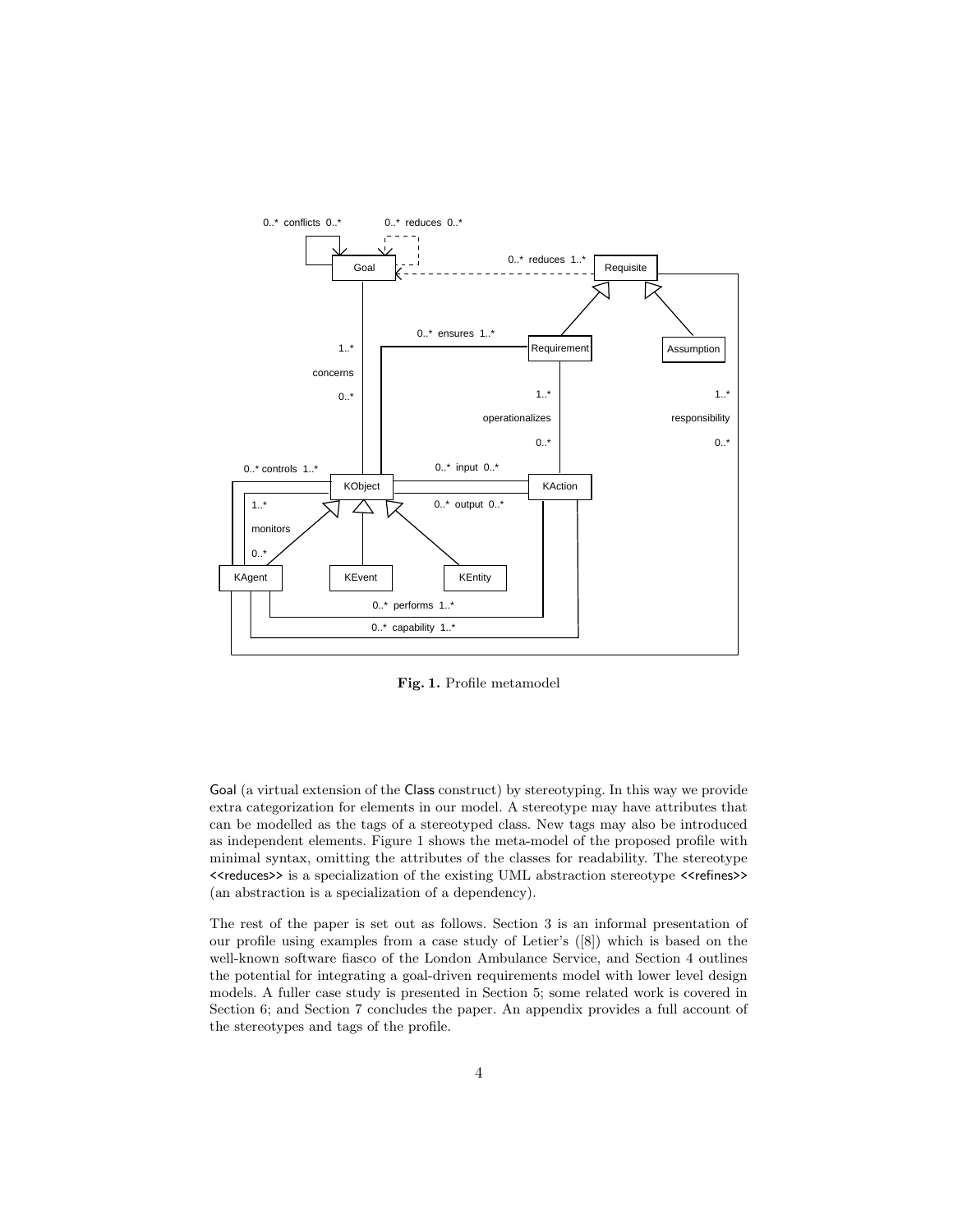## 2 Legend

The presentation that follows discusses concepts from the domain of KAOS on one hand, and the UML on the other. Entities from KAOS are modelled by the stereotyped classes of a UML model. When talking about KAOS concepts we use normal font, for example, "a goal can be reduced by another goal". When talking about UML stereotypes, we use a sans serif font, and stereotype names will be enclosed in angle brackets, for example, "a <<goal>> class can be linked with another <<goal>> class by a <<reduces>> association".

## 3 The stereotypes of the KAOS profile

Our UML KAOS profile will be presented by means of examples taken from a case study found in [8]. The case study concerns a part of the London Ambulance Service's failed ambulance dispatching system that covers the handling of urgent calls.

#### 3.1 Goals

An initial goal that an ambulance is to arrive at the scene of an incident within 14 minutes of the incident being reported can be identified at an early stage:

#### Goal

Achieve[AmbulanceIntervention]

## InformalDef

For every urgent call reporting an incident, there should be an ambulance at the scene of the incident within 14 mins

#### FormalDef

 $\forall c : \text{UrgentCall}, \text{inc}: \text{Incident}$  (@ Reporting $(c, \text{inc}) \Rightarrow$ 

 $\Diamond_{<14 \text{ mins}} \exists \text{ amb : Ambulance (Interior(amb, inc)))}$ 

In the UML we can represent this as



{ **form** = Achieve,

informalDef = for every urgent call reporting an incident, there should be an ambulance at the scene of the incident within 14 mins,

eventually [<= 14 mins] exists amb: Ambulance (Intervention(amb, inc))) }

– that is, as a class stereotyped by <<goal>> together with some tagged values – one specifying an informal definition, another a formal definition, and one indicating what type of goal this is. In this case we have an "Achieve" goal. We use three tags of the <<goal>> stereotype: form, informalDef, and formalDef.

**formalDef** = forall c: UrgentCall, inc: Incident (just Reporting(c, inc) -->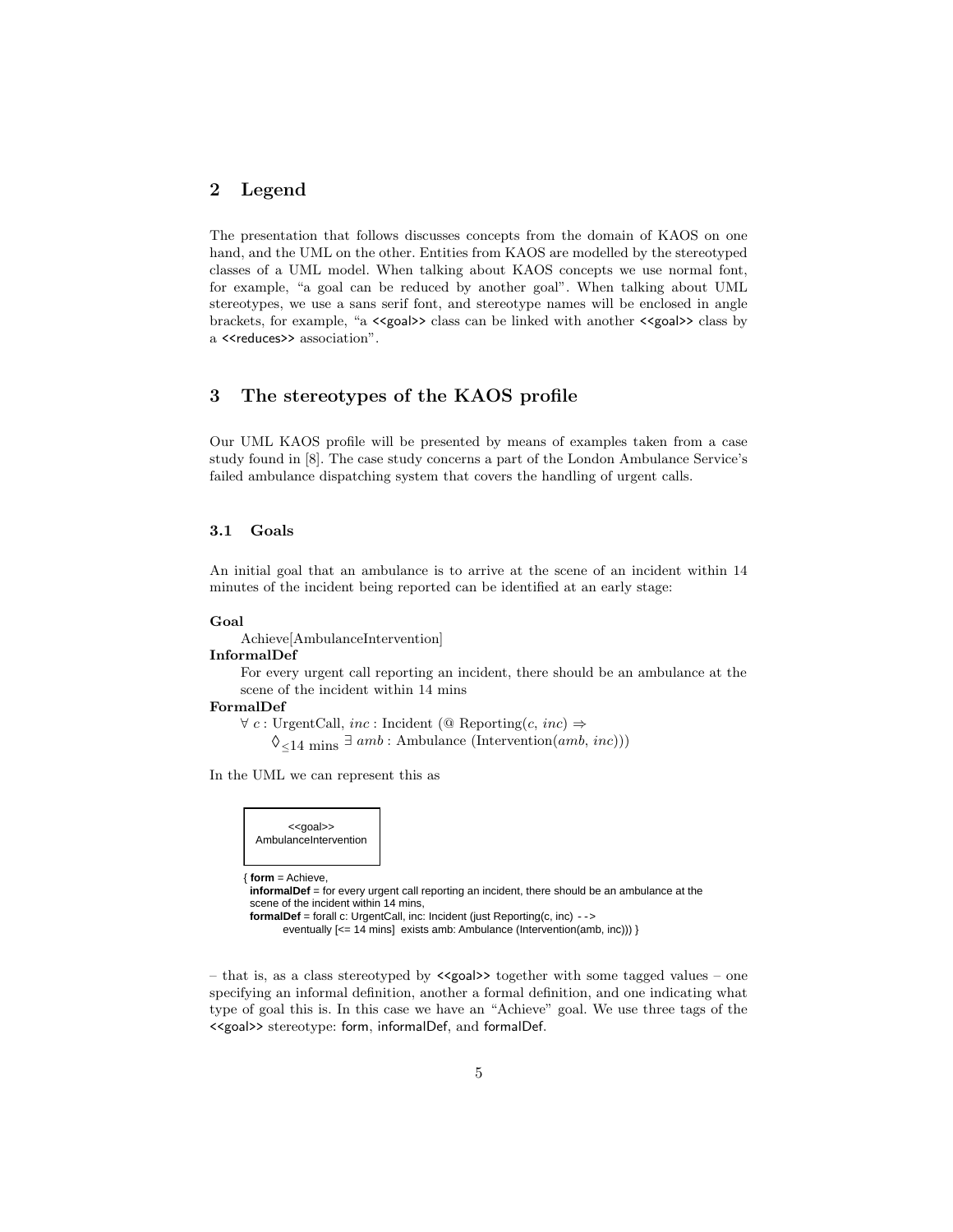The tag form can take one of the values from the set {Achieve, Maintain, Avoid, Cease, Minimize, Maximize}, while informalDef and formalDef take a string. The formalDef string is an expression in KAOS temporal logic, with the temporal operators written using ASCII text. The  $\langle \text{sgas} \rangle$  stereotype also has a priority attribute to help with conflict resolution, an instance Of attribute, and a boolean soft attribute indicating whether or not the goal can be formalized (false) or not (true). Values of priority are floats between 0 and 1. A soft goal is usually an "Optimize" goal – either a "Maximize" or a "Minimize" goal. Values of instanceOf are taken from the set {satisfactiongoal, safetygoal, securitygoal, informationgoal, accuracygoal}. A goal with an instanceOf value of safetygoal must have a priority of 1. Finally, while we model goals as classes in the UML, it makes little sense for there to be many instances of a goal class. We should therefore think of each class of  $\langle$ goal>> stereotype as a singleton, that is, as only being instantiated once per model.

Asking WHY questions about goals can often lead to the identification of higher level goals. By asking a WHY question about Achieve[AmbulanceIntervention], we might be led to the higher level goal Achieve[IncidentResolved]:

| $<<$ goal>>      |
|------------------|
| IncidentResolved |
|                  |

{ **form** = Achieve,

**informalDef** = every incident requiring emergency service is eventually resolved, **formalDef** = forall inc: Incident (inc.Happened --> eventually inc.Resolved) }

The identification of this goal in turn drives the identification of the assumptions Achieve[IncidentReported] and Achieve[IncidentResolvedByIntervention]:



{ **form** = Achieve,

**informalDef** = every incident requiring emergency service is eventually reported to the LAS,  **formalDef** = forall inc: Incident (inc.Happened --> eventually exists c: UrgentCall (Reporting(c, inc)) }

<<assumption>> IncidentResolvedBy Intervention

{ **form** = Achieve,

**informalDef** = an incident is resolved by the intervention of a single ambulance, **formalDef** = forall amb: Ambulance, inc: Incident (Intervention(amb, inc) --> eventually inc.Resolved) }

We might show the relationships between these goals and assumptions in the UML as in figure 2. Using abstraction associations (an abstraction is a specialization of a dependency) stereotyped by  $\prec$ reduces>> we show that IncidentResolved is reduced by the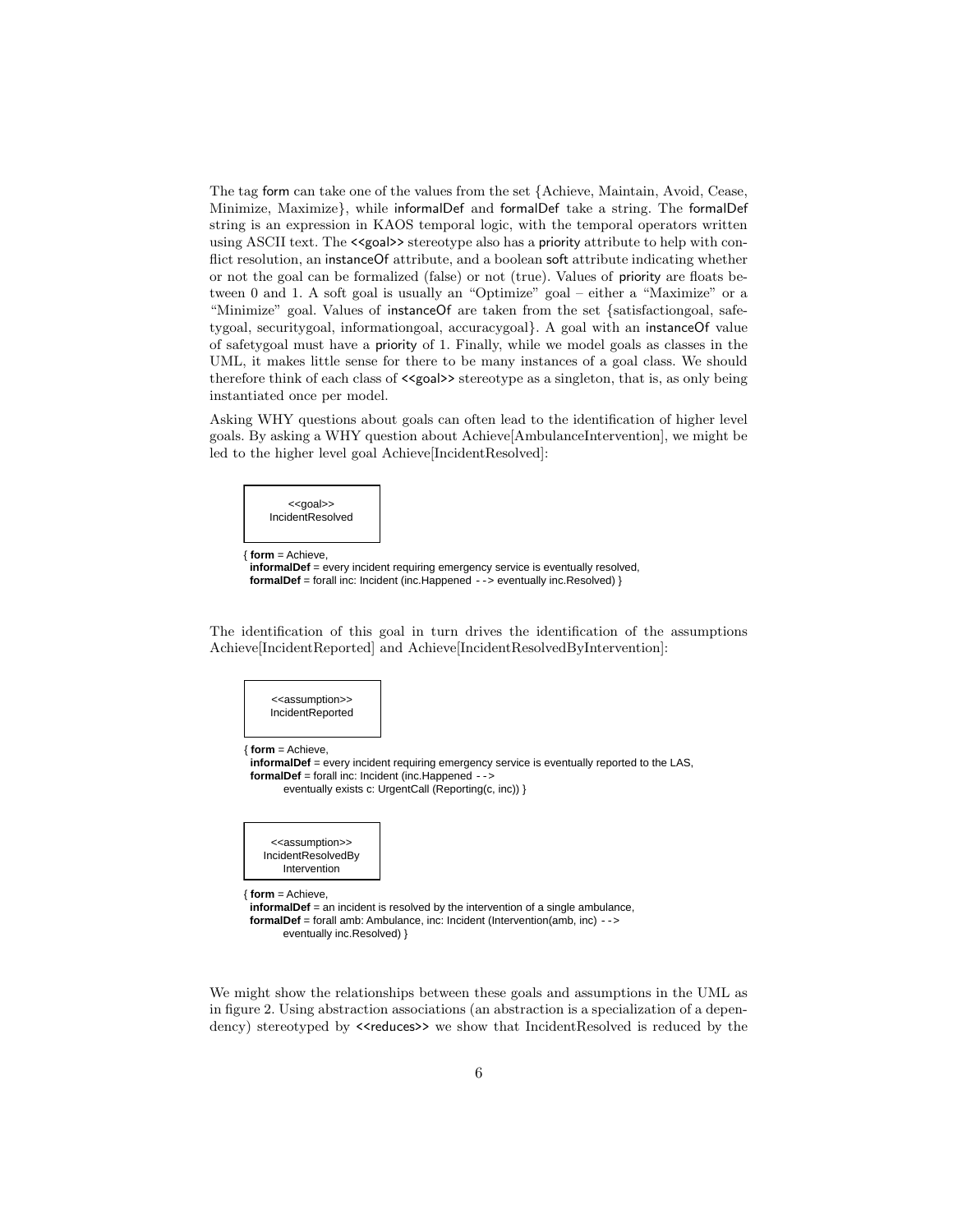

Fig. 2. One way to represent goal reduction

conjunction of IncidentReported, AmbulanceIntervention, and IncidentResolvedByIntervention. An and tag appropriately constrains the branching of the abstraction links, indicating that the reduction of IncidentResolved is achieved collectively. Alternative tags of or and xor can be used to constrain such branching to indicate disjunction and exclusive disjunction respectively. The xor tag is already defined in the UML. We introduce the companion tags and and or.

However, where many classes are involved in a reduction relationship, this notation can soon make a diagram too cluttered to be of much use. An alternative is to use the UML's collaboration notation. A collaboration template, or pattern, is defined for each of AND-reduction, OR-reduction, and XOR-reduction as figures 3–5 illustrate.

Graphically, our collaboration templates are defined within a dotted ellipse, and the roles involved in the collaboration have been declared in a dotted box intersecting the ellipse. Supplementary text is provided. In the model, it is then simply a matter of specifying the classes that are to fulfill the defined roles in each instance (the classes must of course be of the correct type for the role). Figure 6 demonstrates how the reduction of the goal IncidentResolved can be shown using a collaboration template. Note that the links between classes and collaboration are labelled with the roles defined for that collaboration and not with a stereotype. AND/OR/XOR relationships for assignment of responsibility to agents and for operationalization can be modelled in a similar way.

Goals may also conflict with other goals. We represent this in the UML using a <<conflicts>> association between the conflicting goals.

#### 3.2 Requisites

A goal that can be reduced no further and is assignable to an individual agent either in the domain or in the software-to-be is a requisite. A requisite assigned to an agent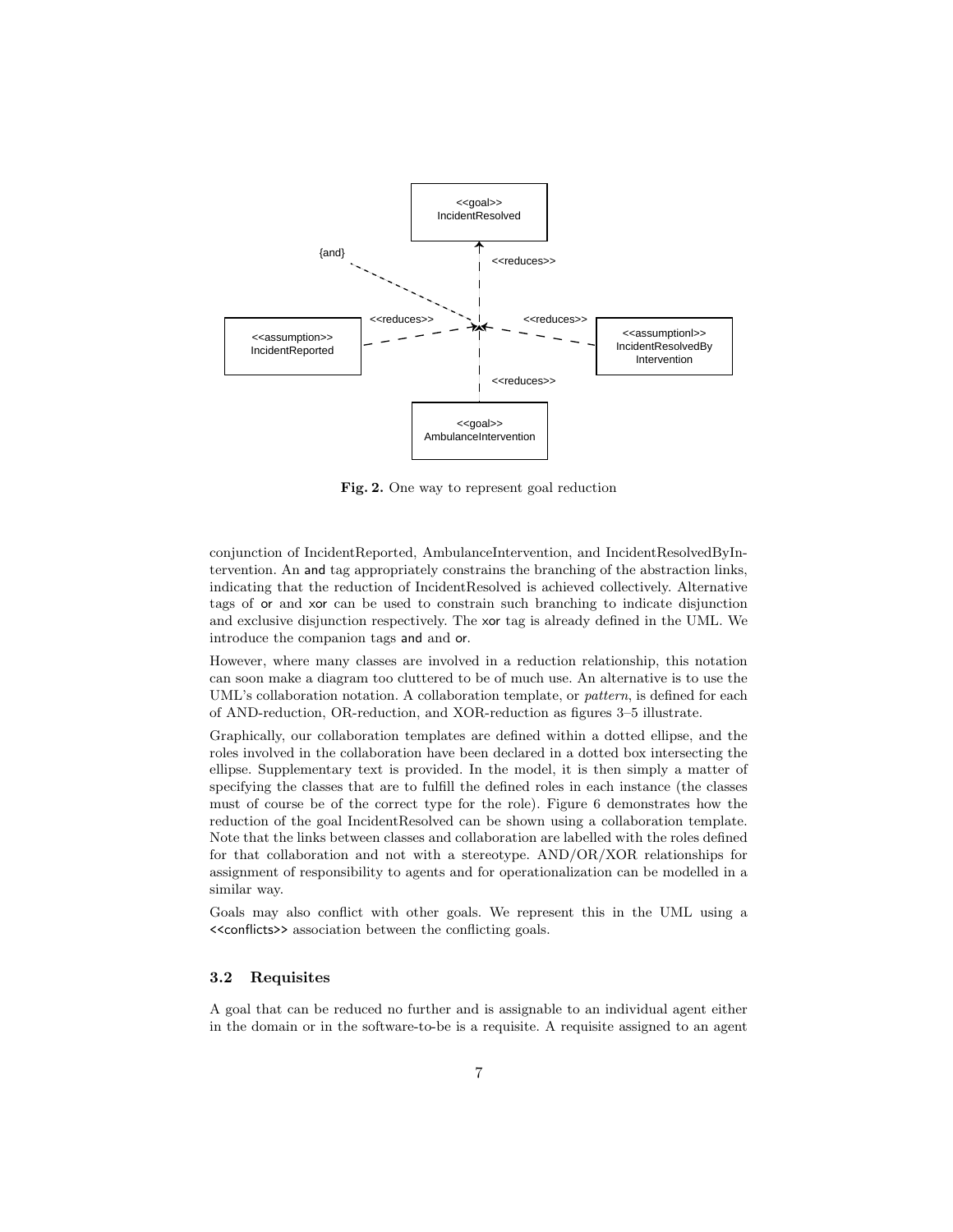

AND-Reduction Pattern Constraints:

- goal and subgoal roles are played by instances of <<goal>>, <<requirement>>, or <<assumption>>, or by another AND/OR/XOR-Reduction collaboration
- a goal g is reduced by a set S of subgoals if the satisfaction of S is sufficient for satisfying g
- a goal  $g$  is minimally reduced by a set  $S$  of subgoals if  $g$  is reduced by  $S$  but not by  $S / \{sg\}$  for any subgoal sg in S

Fig. 3. AND-Reduction collaboration template

in the software-to-be is a requirement, while a requisite effectively assigned to an agent in the domain is an assumption. The assumption IncidentReported can be more fully modelled in the UML again using tagged values:



{ **form** = Achieve,

In many ways requisites are like goals, but we are unable to model them at the metalevel as specializations of the <<goal>> stereotype, since we do not want to inherit the <<reduces>> association. The <<requirement>> and <<assumption>> stereotypes have the attributes form, informalDef, formalDef, priority, and category. In a model, the value of category will be the value of the instanceOf tag of the goal that this requisite reduces. The <<requirement>> stereotype adds the tag specialization, which takes a value from the set {hard, soft}. A hard requirement may never be violated, while a soft one may be violated temporarily. A requirement with a category of safetygoal cannot be soft. Again, like classes of <<goal>> stereotype, <<requisite>> classes are singletons.

**informalDef** = an incident is resolved by the intervention of a single ambulance, **formalDef** = forall amb: Ambulance, inc: Incident (Intervention(amb, inc) --> eventually inc.Resolved, **category** = SatisfactionGoal }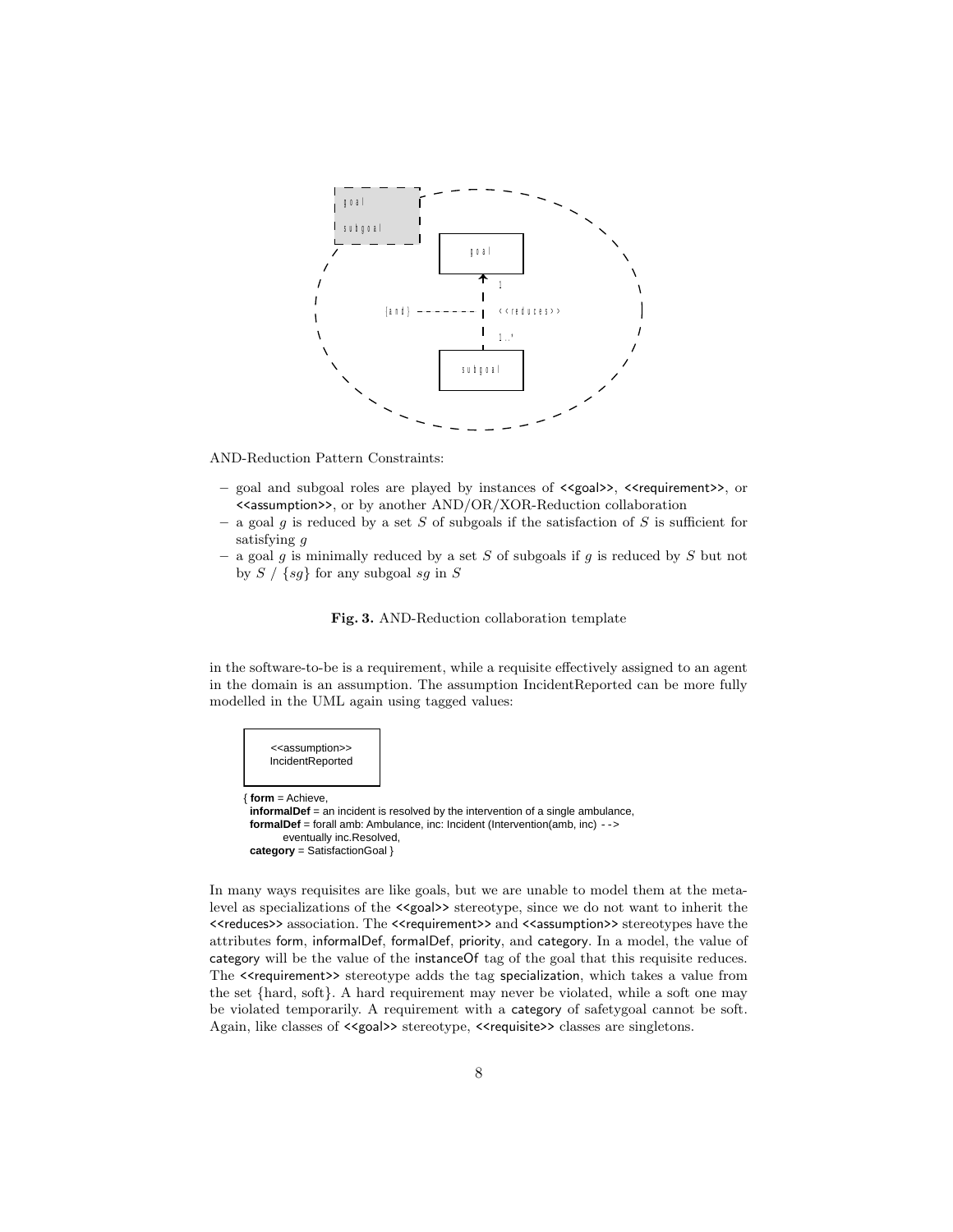

OR-Reduction Pattern Constraints:

- goal and subgoal roles are played by instances of <<goal>>, <<requirement>>, or <<assumption>>, or by another AND/OR/XOR-Reduction collaboration
- a goal g is reduced by a set S of subgoals if the satisfaction of  $g_1, ..., g_n$  (for  $1 \leq n$ )  $\leq |S|$  and where  $\{g_1, ..., g_n\}$  is a subset of S) is sufficient for satisfying g

Fig. 4. OR-Reduction collaboration template

#### 3.3 Agents, Entities, and Events

We can model the responsibility assignments of requisites to agents in the UML as follows:



As well as the tags of  $\langle\langle\kappa\rangle\rangle$   $\langle\langle\kappa\rangle\rangle\rangle$   $\langle\langle\kappa\rangle\rangle\rangle$  has a realm tag that can be used to indicate whether the agent is a domain agent or an agent in the software-to-be.

An agent cannot be represented by an actor in the UML. An actor generally represents someone or something that is outside the system-to-be; an actor interacts with the system, but is not part of it. So far this rules out agents in the software. But we must also note that actors are users of a system's functionality, while agents perform the actions that produce this functionality. The one cannot be mapped to the other.

The identification of objects is driven by the definition of goals. Here, we are of course talking of 'objects' in KAOS terminology, as in things of interest to the system. From the goals we have identified and defined above, we can draw a partial object model diagram in the UML as in figure 7. If we had wanted to express the formal definition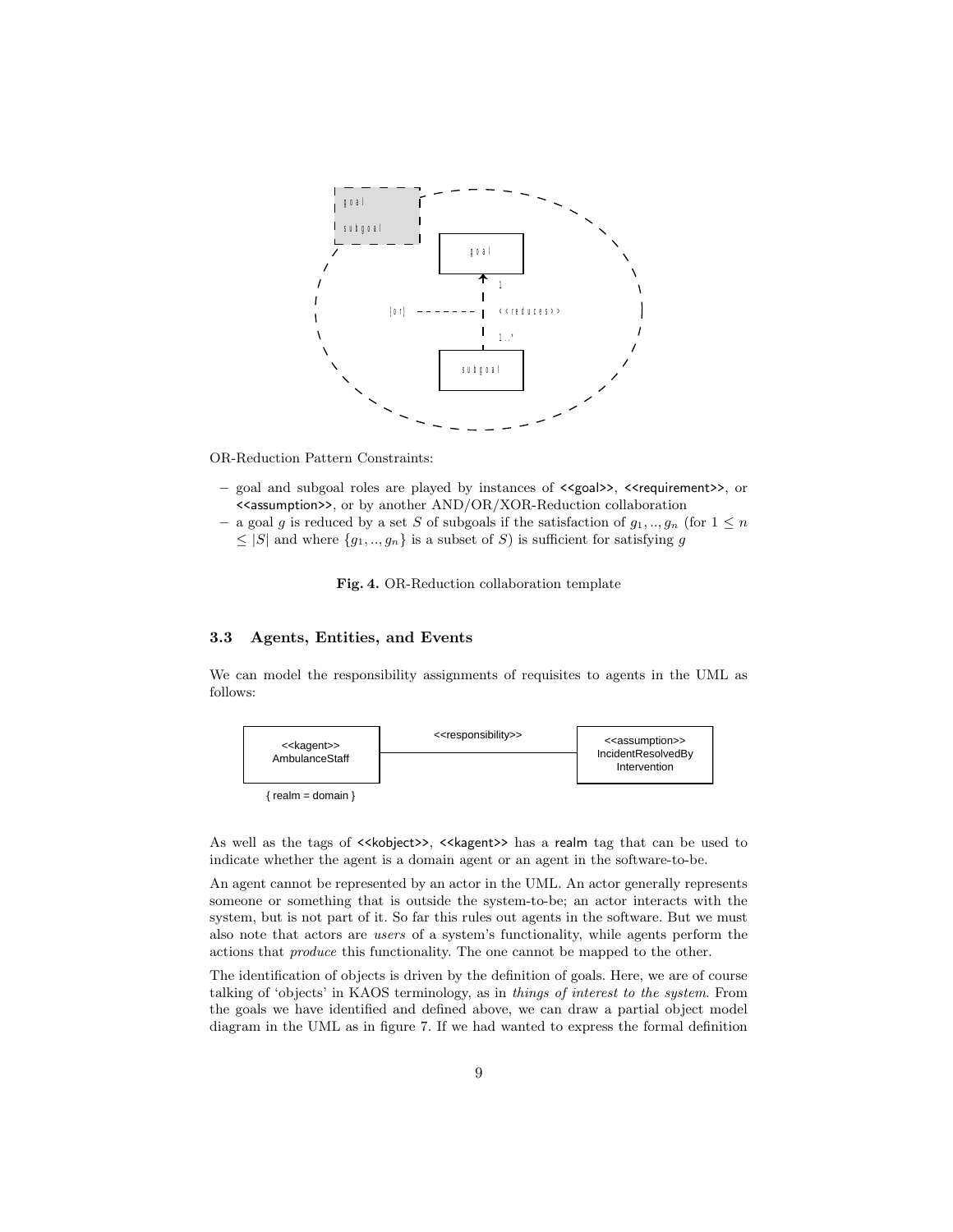

XOR-Reduction Pattern Constraints:

- goal and subgoal roles are played by instances of <<goal>>, <<requirement>>, or <<assumption>>, or by another AND/OR/XOR-Reduction collaboration
- a goal g is reduced by a single subgoal sg from the set  $S$  of alternative subgoals if the satisfaction of  $sg$  is sufficient for satisfying  $g$  (the  $\prec$ reduces>> association here indicates potential alternative reductions of the goal, where only one alternative may be selected in the model)

Fig. 5. XOR-Reduction collaboration template

of any of the goals we've met so far in the OCL, we would have had to explicitly model these objects before now. An OCL expression refers to elements in a diagram; so, in order to refer to the objects Ambulance or Incident, we would have to depict them in a diagram. The OCL expression would then concern a model of the goal we are defining formally and it's relationships to the objects Ambulance and Incident etc.

Like the <<kagent>> stereotype, <<kentity>> and <<kevent>> are both specializations of <<kobject>>. Tags common to these stereotypes are informalDef, invariant, and strengthenedInv. The <<kevent>> stereotype has an additional frequency property. The invariant of an object is a domain property concerning the object and is assumed to hold for the purposes of designing a system. The strengthening of this invariant is used to ensure the satisfaction of whatever goal concerns the object. The value of a frequency tag in the model specifies a time interval between consecutive occurrences of an event. The classes in figure 7 have no tags shown. The relationships of the KAOS model here, Intervention, Mobilization, and Reporting — can of course straightforwardly be modelled by associations in the UML.

Objects can be the concern of goals. This relationship is modelled with a  $\prec$  concerns>> association. All this really declares is that the object is referenced in the definition of the goal. If an object's strengthened invariant contributes to the satisfaction of a requirement it is said to ensure that requirement. This relationship is modelled with an <<ensures>> association.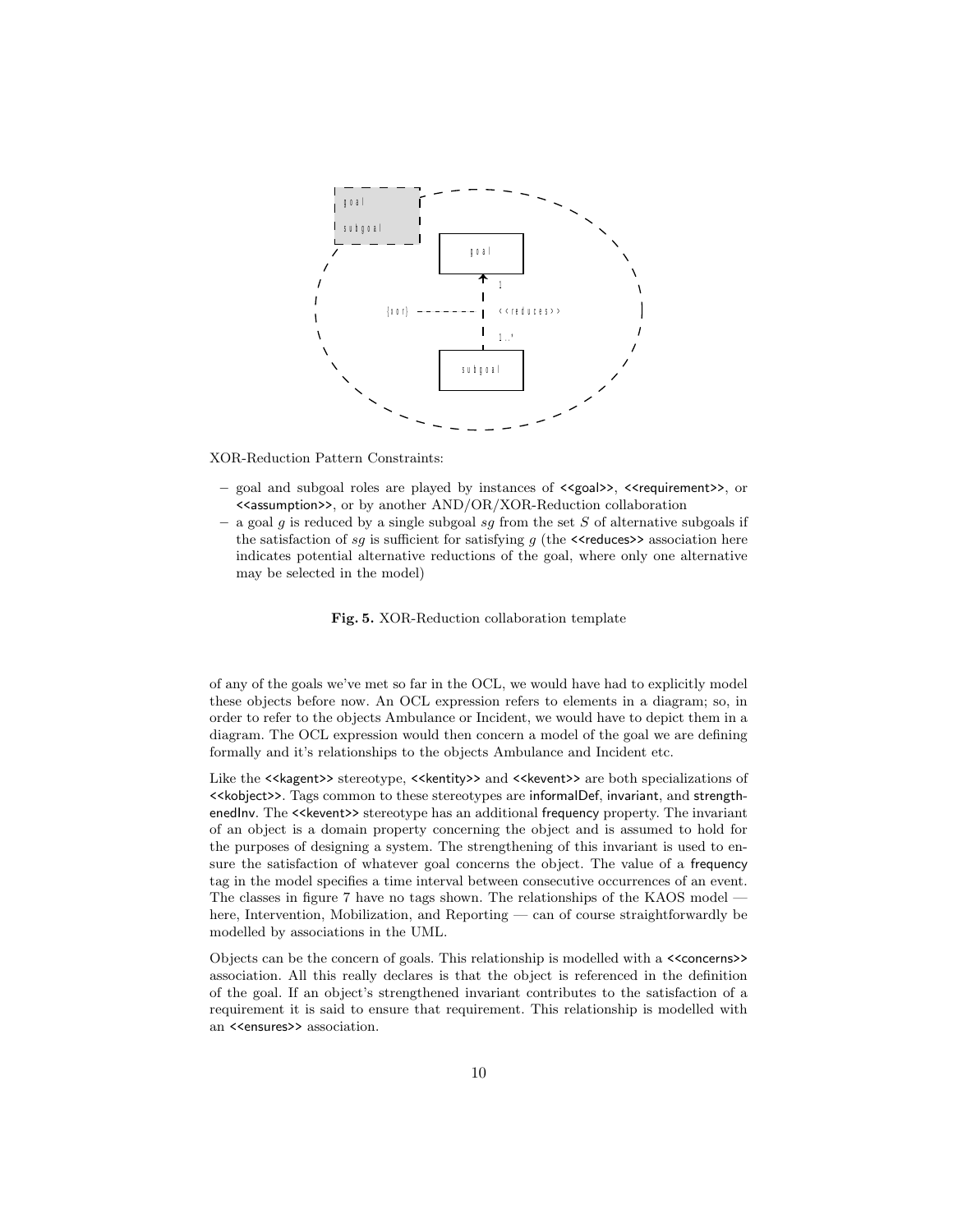

Fig. 6. Another way to represent goal reduction

#### 3.4 Actions

If an agent is responsible for a requirement it must meet certain conditions. The agent must perform the action that operationalizes the requirement. To do this it must monitor any object that is input to the action and control any object that is output from the action. An action is shown in the graphical notation of KAOS like this:



ComputerAidedDispatch is an agent. An arrow hitting an agent indicates that the agent monitors the object (or attributes) labelling the arrow. An arrow leaving an agent indicates that the agent controls the object (or attributes) labelling the arrow. The diagram is supplemented by explanatory text:

### Action

```
AllocateAmbulance
PeformedBy
    ComputerAidedDispatch
Input
    IncidentForm \{ \arg if \}AmbulanceInfo {arg ai}/ Location, Available
Output
    AmbulanceInfo {res ai}/ Allocated, AllocationDest
DomPre
```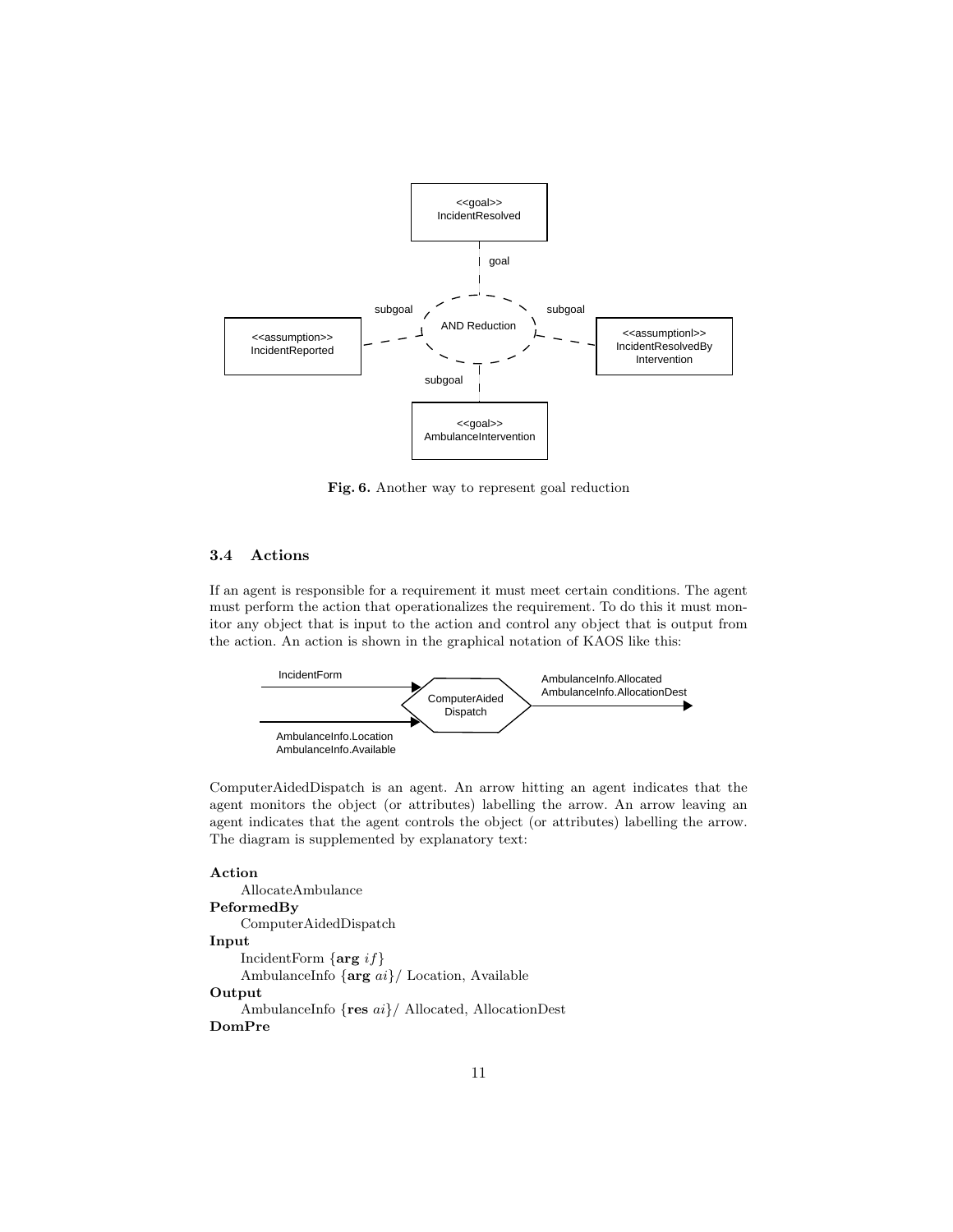

Fig. 7. Partial object model

 $\neg (ai. \text{Allocated} \land ai. \text{AllocationDest} = if \text{.Location})$ DomPost ai.Allocated  $\land$  ai.AllocationDest = if.Location)

#### ReqTrigFor

AllocationBasedOnIncidentFormAndAmbulanceInfoWhenNearAmbulanceAvailable,

 $\blacksquare$  < allocationdelay if Encoded

#### ReqPreFor

AllocationBasedOnIncidentFormAndAmbulanceInfoWhenNearAmbulanceAvailable,  $(ai.\text{Available } \wedge \neg ai.\text{Allocated } \wedge \text{TimeDist}(ai.\text{Location}, if.\text{Location}) = 11 \text{mins}) \vee$ 

```
\neg \exists x : AmbulanceInfo
```
 $((x.\text{Available} \land \neg x.\text{Allocated} \land \text{TimeDist}(x.\text{Location}, if.\text{Location}) = 11 \text{mins}))$ 

The diagram and text together represent the action. An equivalent in the UML is shown in figures 8 and 9. Figure 9 simply covers the aspects of the action's specification in relation to the goal it operationalizes – here, these are the required trigger condition and the required post condition. Diagrammatically, these should be related to the association between the action and the goal.

A principal difference of the UML representation is that the action itself is shown graphically as a class of <<kaction>> stereotype, whereas the action in KAOS notation is taken to be the sum of the interactions of the agent. A UML diagram clearly separates the monitors and controls relationships on one hand, and the input and output relationships on the other. Specific attributes of objects are declared in the monitored and controlled tags of the <<monitors>> and <<controls>> stereotypes respectively. Similarly, the arguments and results tags are used to declare the specific attributes of objects that are involved in  $\langle\langle \text{input}\rangle \rangle$  and  $\langle\langle \text{output}\rangle \rangle$  associations respectively. The domain pre- and post-conditions and the required pre-, post-, and trigger conditions are defined in tagged values of a <<kaction>> class. The attributes reqPrecondition, reqPostcondition, and reqTriggercondition specify constraints on the <<operationalizes>> association between action and goal (figure 9). These diagrams provide greater detail than may be necessary for a model. In many cases, minimal tags are sufficient.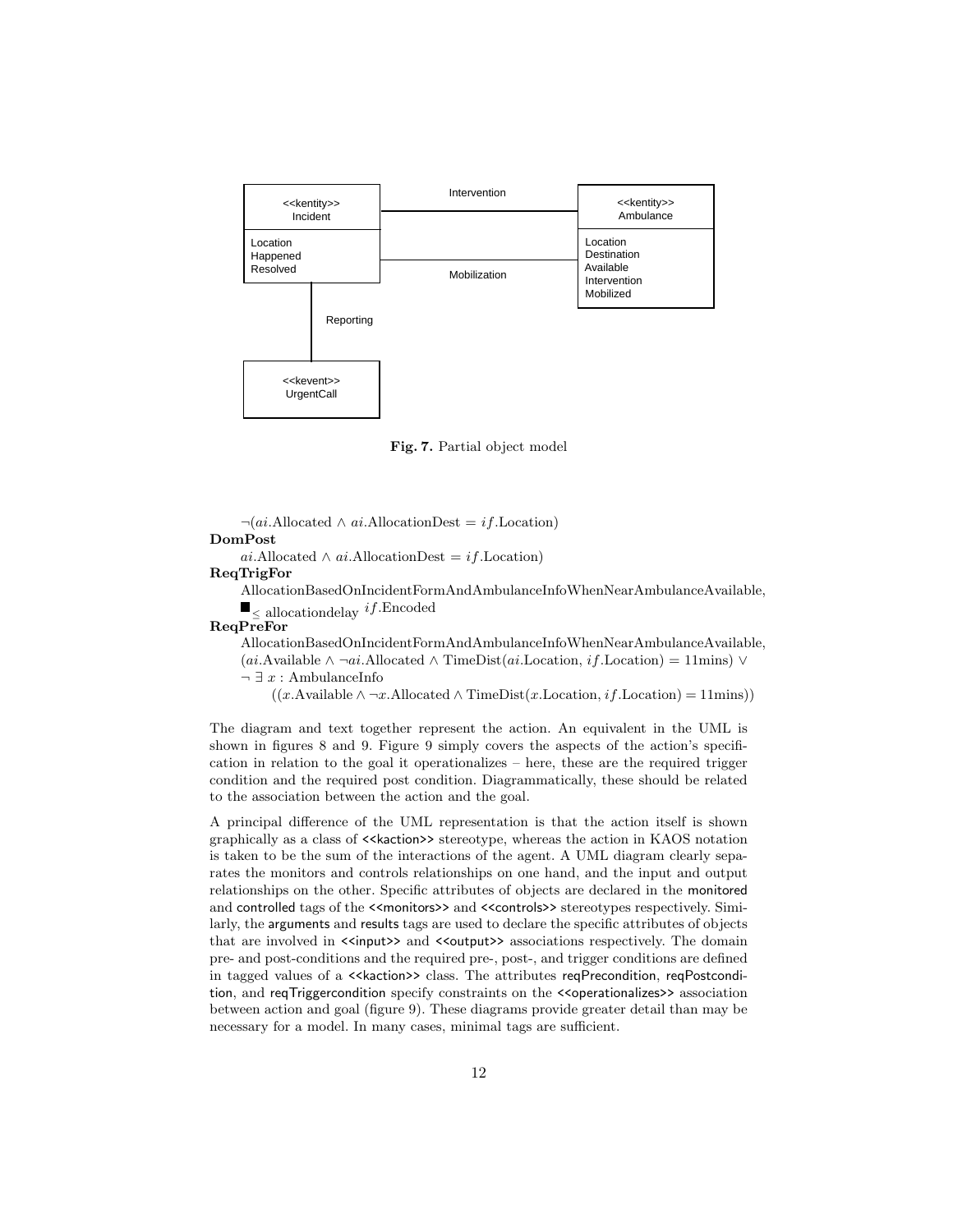

<<output>> { **results** = Allocated, AllocationDest }

Fig. 8. AllocateAmbulance action model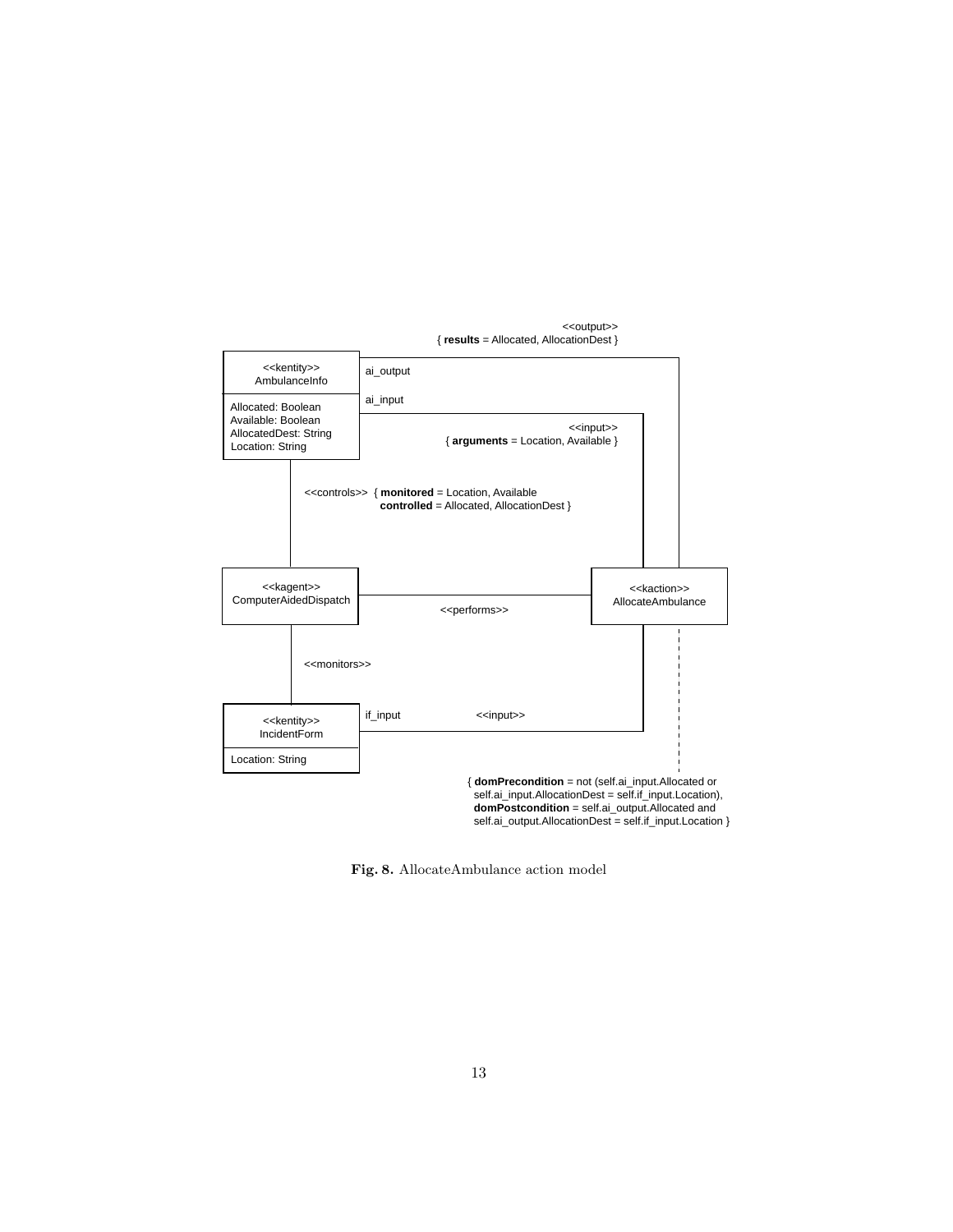

Fig. 9. AllocateAmbulance action model

To perform an action, an agent must be capable of performing that action. It is unnecessary to show a <<capability>> association in figure 8 since an agent performing an action implies its capability to do so. However, it may be useful to model capabilities before determining responsibility relationships to see what can do what. Similarly, if an agent controls an object, it also monitors that object. Essentially, controlling an object is the ability to write that object's attributes, while monitoring an object is the ability to read that object's attributes. Again, it is unnecessary to show a  $\prec$  monitors>> association between ComputerAidedDespatch and AmbulanceInfo, since controls implies monitors.

In figure 9, the value of the reqPrecondition tag of the <<operationalizes>> association, given here as an OCL expression, accesses the time dist() operation of AmbulanceInfo. To express in the OCL the TimeDist() function from the KAOS specification of the action, we have introduced an extra operation into one of the classes modelled. The TimeDist() function in the KAOS specification gives the time it takes to travel between two locations. In our UML model we have invented an operation in the AmbulanceInfo class that takes a location value and returns the distance between AmbulanceInfo's location and the location of the argument. We have also introduced a keyword previously, which can take a temporal qualifier, as an example of how the real time constraints of KAOS may be captured. There is not room to cover an extension of the OCL and we will not elaborate further. However, this would allow us to express fully, using elements of the UML, what we find in a KAOS specification. But again, in many cases, use of ASCII text for formalization is more suitable.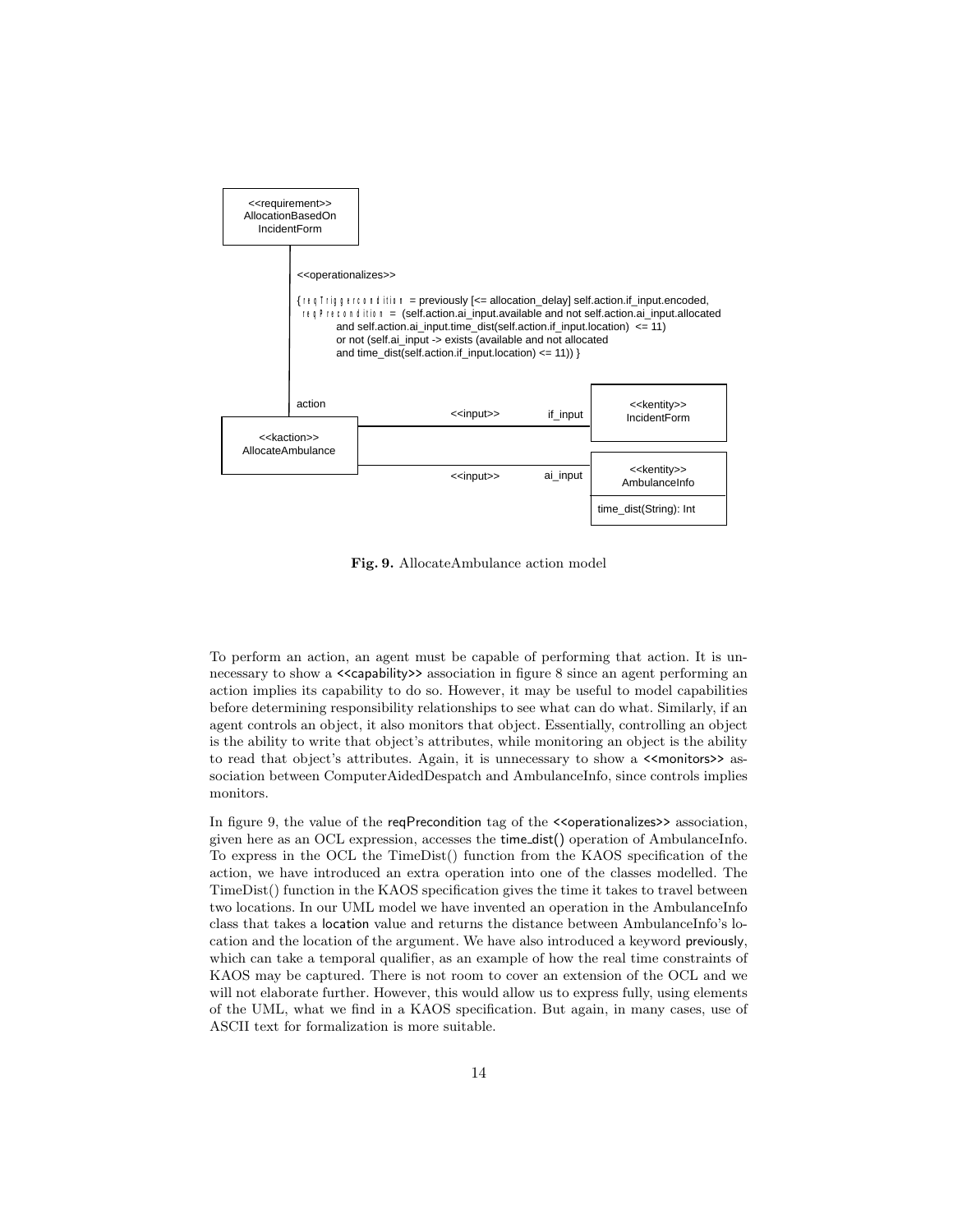## 4 Model Integration

The worth of a UML profile for KAOS should be measured by how it benefits the software engineering process. Given that KAOS is a powerful approach to an essential part of this process, the provision of the means to model it in the UML – a ubiquitous modelling notation – is surely beneficial. Potentially, KAOS could reach a wider userbase. However, there is a further bonus. Modelled in the UML, a KAOS model may be incorporated into the rest of a system's UML design documentation, seamlessly linking the documentation for the requirements elicitation part of a project to the whole.

#### 4.1 Requirements Traceability

An obvious result of the interleaving of requirements elicitation and design documentation is the facilitation of requirements traceability. A KAOS model supports backwards requirements traceability through its reduces relationships. By navigating back from a goal along  $\leq$ reduces>> associations, that goal's purpose can be ascertained by identifying the goal or goals it reduces. Forward requirements traceability is supported through <<operationalizes>>, <<responsibility>>, and <<ensures>> associations between <<requisite>> classes and <<kaction>>, <<kagent>>, and <<kobject>> classes respectively. However, we might also want to trace forward from a requirement or goal to lower levels of design. We would like to be able to integrate our KAOS model for the systemto-be with other models of the system: use case models, sequence models, or (UML) object models, for example. Application of the UML's existing <<trace>> association would allow us to relate elements between requirements model and design model. The <<trace>> association is used for "tracking requirements and changes across models" ([9]). Signaling interrelations in this way produces a more manageable requirements document. Drawing the connections using UML associations is both simple and clear.

Use of the  $\leq$ trace>> association is left to the discretion of the modeler. It is syntactically applicable to any model elements, though, of course, its use in some cases is far more meaningful or appropriate than in others. A relationship between a use case and goal, for example, is readily intelligible. Syntactically, it is legal to draw the association between goal to the whole use case model – actor, use cases, and links together – since this is itself a UML element, but we would need to be careful that our goal indeed concerned an actor, or the taking of an emergency call.

#### 4.2 Interleaving Models

The more interesting possibility resulting from the profile is the interleaving of KAOS models with standard UML models. In this way, the KAOS approach can be fully integrated with the rest of the design documentation for a software system. The KAOS method encourages the consideration of different design alternatives: key relationships such as those of reduction and responsibility assignment can be modelled as (possibly exclusive) disjunctive associations. Alternatives can be modelled and investigated before choosing the most attractive. An analysis of these alternatives using UML models can now more neatly be carried out using the very classes identified and modelled through KAOS. A KAOS object represented in the UML can become a model element in a UML sequence diagram, for instance. Because we can represent it in the UML, a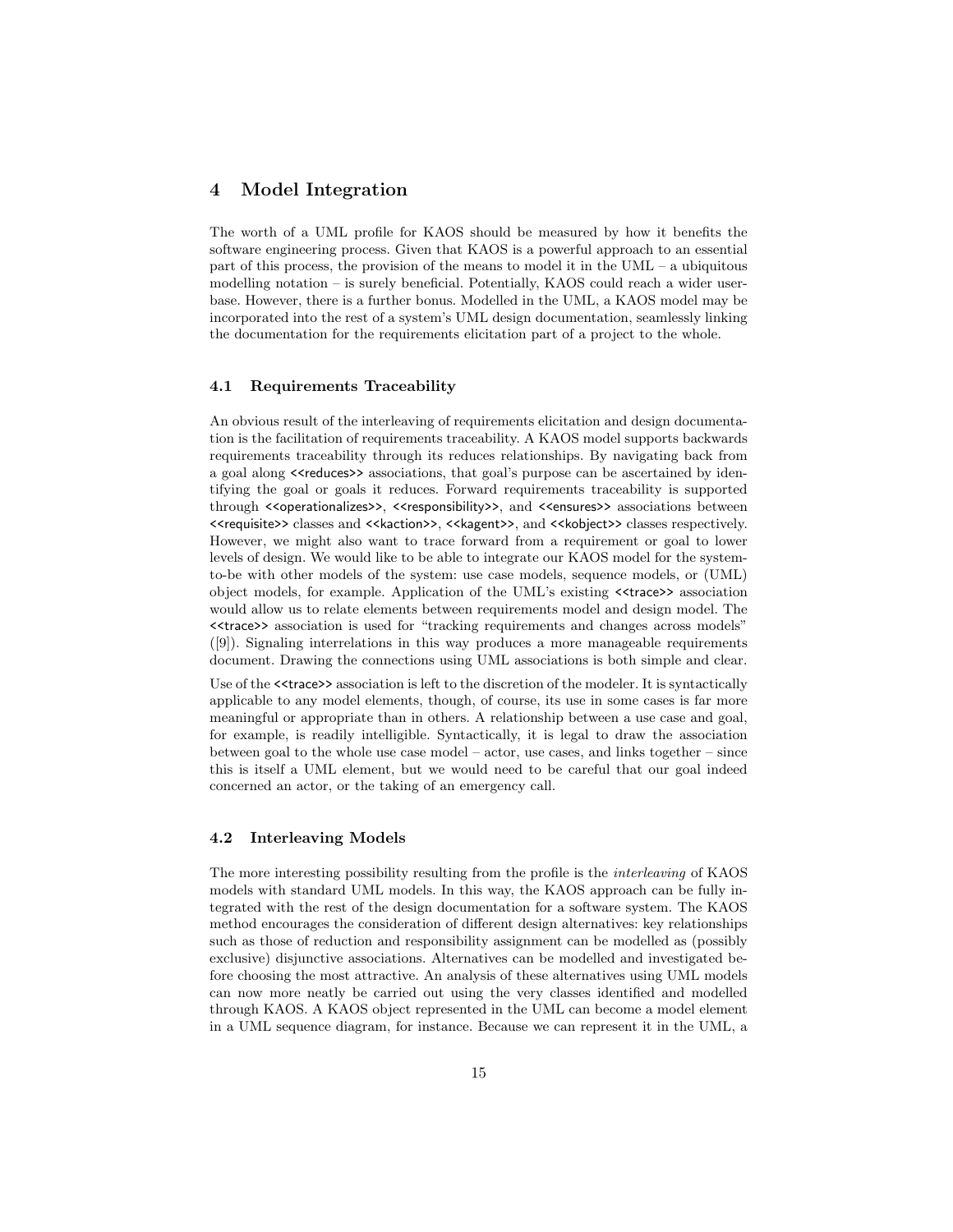

Fig. 10.

KAOS model may now form part of a comprehensive whole rather than remaining an essentially separate document.

A good example of correlation is the relationship between a use case and the UML model of a KAOS action. We could consider the use case to be an abstracted view of the action and the action model a more detailed description of the use case. Another example is illustrated in the top half of figure 10. StationPrinter is an agent and modelled as a  $\le$ kagent>> class in the KAOS model. We might then model an instance of this class at the design level and there would then be dependency between the two models. However, the correspondence between elements of a KAOS model and those of design models is not always straightforward. To begin with, the level of abstraction at which an element is represented in a KAOS model will often not coincide with the representation of the corresponding element in a design model. It is unlikely that a CommunicationsInfrastructure agent, for instance, though again, modelled as a <<kagent>> class in the KAOS model, would be represented as a single class at the design level. In this case, the communications architecture would be better modelled by a package of classes.

Differing levels of abstraction are not the only concern. Models of requirements also tend to be structured in a way that is not obviously compatible with the conventional object-oriented structure of design models. Requirements specifications are generally concerned with the features and capabilities of a system. These features and capabilities may eventually affect many classes, or conversely, a single class may end up covering several features on its own. Our UML profile for KAOS does not avoid this. A KAOS model, though represented in the UML by means of classes, will still not decompose directly into the class structure of a design model. In modelling requirements as classes, we are still simply modelling these concerns and capabilities. A class representing a general system concern cannot straightforwardly be mapped to a class or classes at design level that represent actual components of a system. The UML offers no explicit support for decomposition of models from requirements.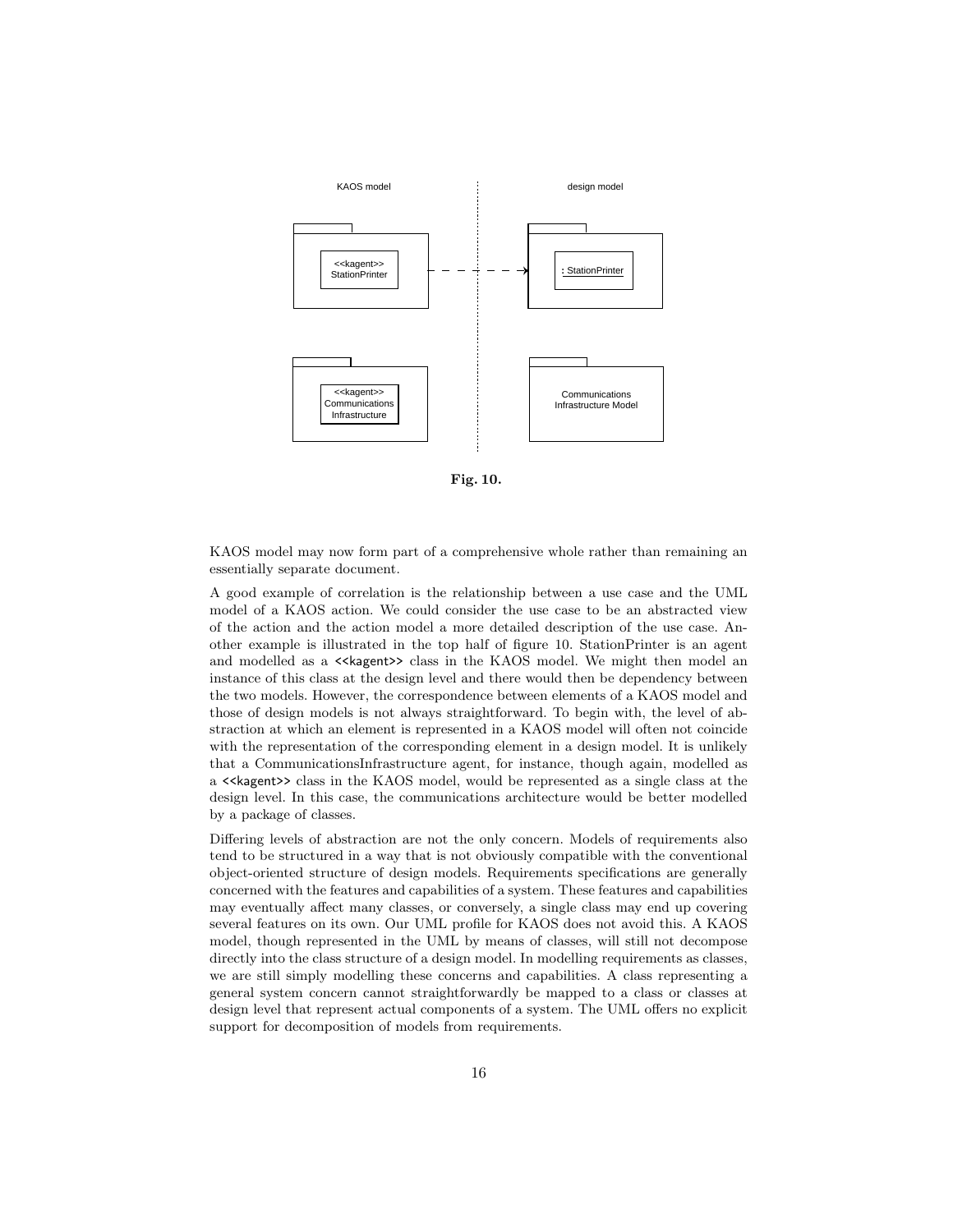

Fig. 11.

However, work presented in [3] and [4], which extends object-oriented design in the UML by adding "additional decomposition capabilities that support the direct alignment of design models with requirements" ([4]), may help here. The suggestion is that classes in design models might be arranged by subject in a way that mitigates the UML's object-oriented bias. This subject-oriented approach allows the design of different requirements to be modelled in (possibly overlapping) UML design models. Relationships between models governing their composition or merger are specified by stereotyped associations. Augmenting the UML with our profile together with a profile such as the one introduced in [3] would support smooth development of a system in the UML from requirements to implementation. The mapping between requirements model and design model would be facilitated. Using single design models to model each requirement gives us a one-to-one mapping between design model and KAOS model. The agents, actions, and objects of our KAOS model would correspond closely with subsets of the elements in the design model that modelled the requirement in question. An implementation need not follow subject-oriented programming principles, though these may be appropriate in some cases. Subject-oriented design models can be composed so that object-oriented code may be developed from them. This sees the gap between requirements and software bridged. Figure 11 shows a package we should imagine containing a design model of a requirement. The package carries the <<subject>> stereotype ([3]).

### 5 Case Study

This case study is concerned with the development of a portion of the Advanced Automatic Train Control (AATC) system used in San Francisco's Bay Area Rapid Transit (BART) rail service. The purpose behind this system is to serve more passengers by running trains more closely spaced. The case study is based on that presented in [8] which is in turn taken from an informal description of the AATC specifications in [11]. The aim is to show, by following a path from initial goals to agent assignment, that all necessary documentation of the KAOS process can be captured in the UML using our profile.

The case study is specifically concerned with those aspects of the system needed to control the acceleration and speed of the trains. The problem addressed is the development of an acceleration and speed control system responsible for getting trains running as swiftly and as smoothly as possible within these safety constraints:

1. a train should not enter a closed gate (in the BART system, a gate is not a physical object, but a signal, received by the acceleration and speed control system, that establishes whether a train is allowed to enter a segment of the track)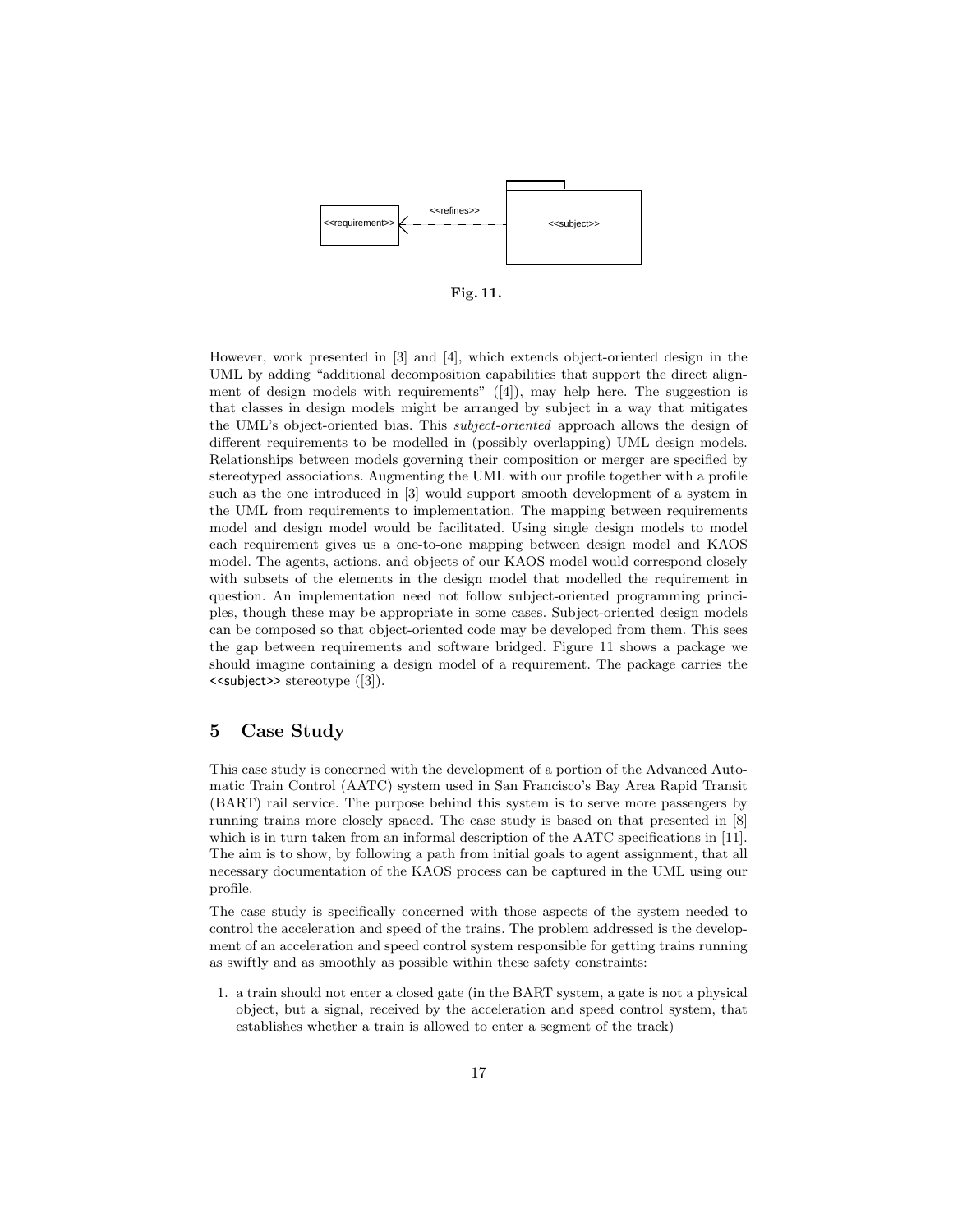

Fig. 12. Preliminary goal graph for the BART system

2. a train should never get so close to a train in front so that if the train in front stopped suddenly — perhaps due to derailment — the following train would hit it 3. a train should stay below the maximum speed the segment of track it is on can

#### 5.1 Identification and formalization of primary goals

handle

By searching the problem statement for keywords such as 'purpose', 'objective', 'in order to', 'intent' etc, some initial goals can be identified at an early stage. Figure 12 shows the UML goal graph obtained after a first reading of this document.

The two main goals identified are ServeMorePassengers and Minimize[Costs]. Serve-MorePassengers is quickly found to reduce to either NewTracksAdded or TrainsMore-CloselySpaced, while Minimize[Costs] reduces to the conjunction of Minimize[DevelopmentCosts] and Minimize[OperationalCosts]. It is also clear that achieving Trains-MoreCloselySpaced would minimize development costs, and so TrainsMoreClosely-Spaced is shown to reduce Minimize[DevelopmentCosts] as well. Moreover, building new tracks would be very expensive: NewTracksAdded conflicts with Minimize[DevelopmentCosts]. Minimize[OperationalCosts] is reduced as in figure 13 resulting in the goal SmoothMovement that reduces the goals that reduce Minimize[OperationalCosts] — Minimize[StressOnEquipment] and Minimize[PowerUsage]. SmoothMovement also reduces a further identified goal, PassengerComfort.

All of the goals in figures 12 and 13 are soft goals, that is, they are goals that are as yet too vague to be formalized. Since they are not sufficiently defined, it is also not yet fully clear what it would take to satisfy one of these goals. Ordinarily, a reduces relationship holds between a goal and a subgoal if satisfaction of the subgoal is sufficient for satisfaction of the goal it reduces. However, where a reduces relationship exists between goals in which any of the reduced goals are soft, we talk in terms of satisficing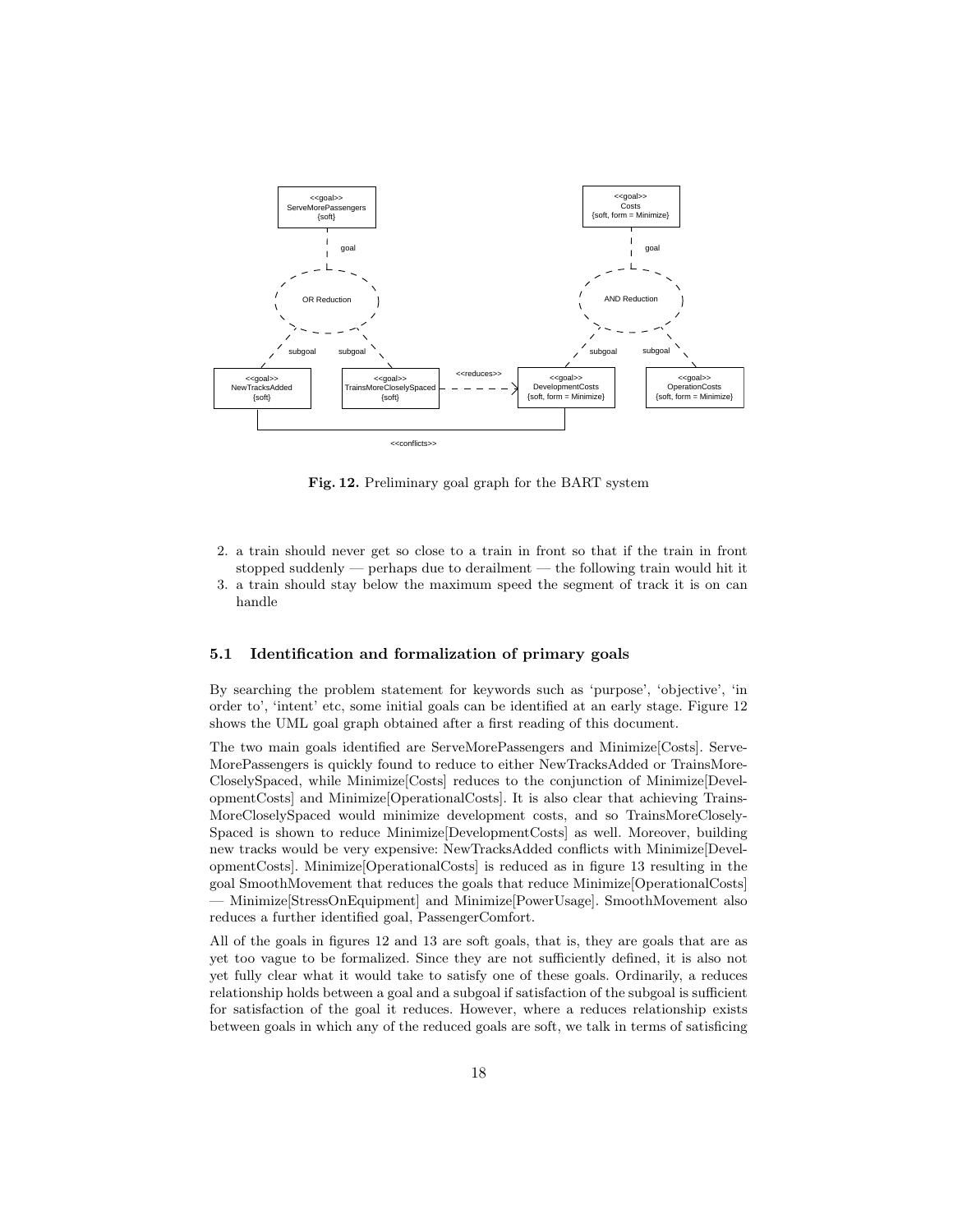

Fig. 13. Reduction of Minimize[OperationCosts]

rather than satisfying. The concept of satisficing is weaker than satisfying: a lowerlevel goal is supposed to achieve its parent goal within acceptable limits rather than absolutely [Let01]. The goals identified so far must be further reduced. An important aspect of the AATC system is safety, so formalization in this case is important.

From the given safety conditions, we can identify three safety goals, Maintain- [WCSDistanceBetweenTrains], Avoid[TrainEnteringClosedGate], and Maintain[Track-SegmentSpeedLimit]. These goals can be formally defined:



 $\{$  **form** = Maintain,

**informalDef** = a train should never get so close to a train in front so that if the train in front stopped suddenly the following train would hit it: it must maintain Worst Case Stopping distance, formalDef = forall tr1, tr2: Train (Following(tr1, tr2) --> tr2.Loc - tr1.Loc >= tr1.WCSDist) }

<<goal>> TrainEnteringClosedGate

 $\{ form = Avoid,$ 

 **informalDef** = a train should not enter a closed gate,

 **formalDef** = forall g: Gate, s: TrackSegment, tr: Train (g.Status = 'closed' and HasGate(s, g) --> ~ just (~ On(tr, s) }

<<goal>> TrackSegmentSpeedLimit

{ **form** = Maintain,

**informalDef** = a train should stay below the maximum speed the track segment can handle, **formalDef** = forall tr: Train, s: TrackSegment (On(tr, s) --> tr.Speed <= s.SpeedLimit) }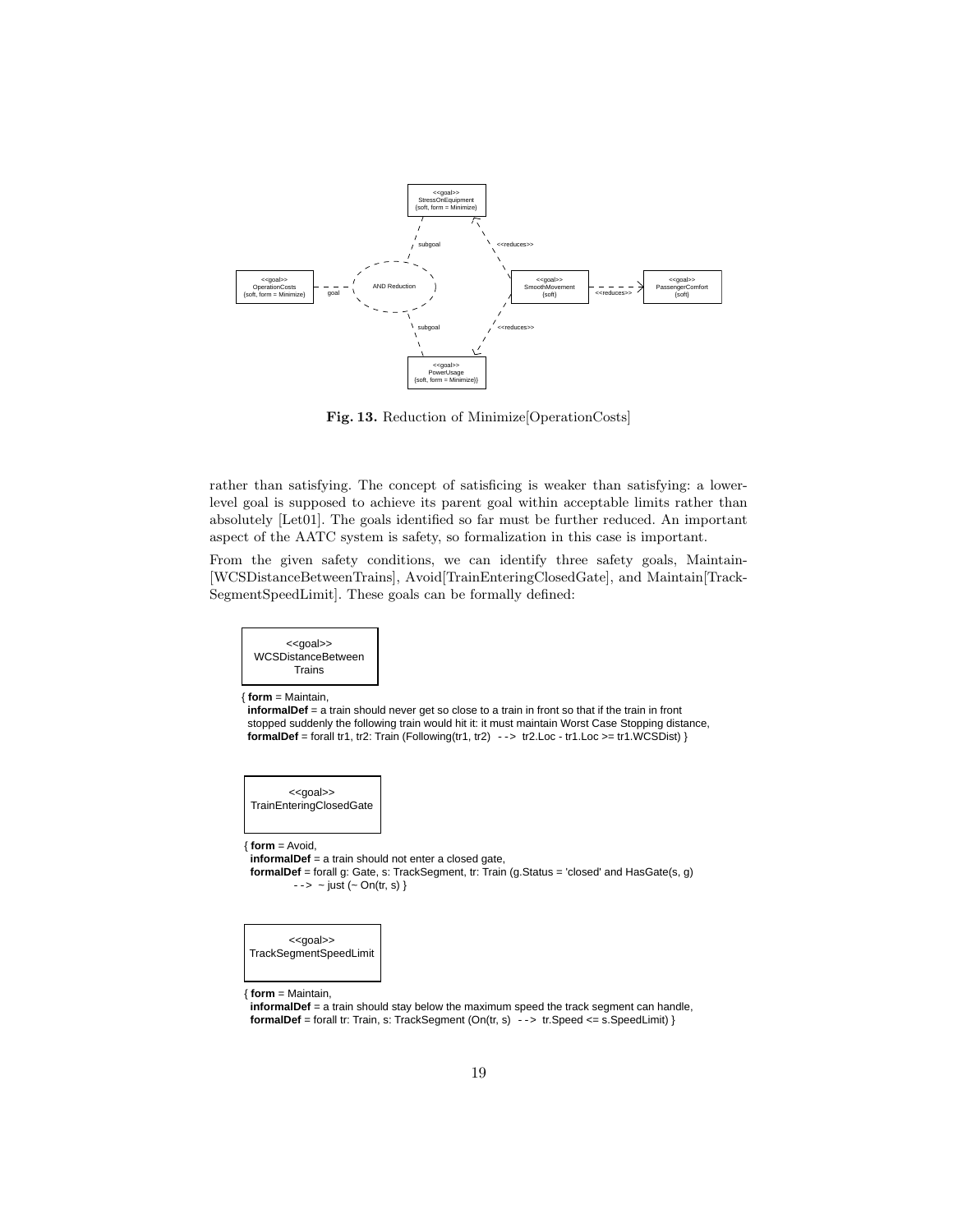

Fig. 14.

#### 5.2 Identification of Objects

The definition of goals drives the identification of objects. In the definitions of the above three goals we have identified four entities — Train, Track, Gate, and TrackSegment and three relationships between them — Following, HasGate, and On. The predicate Following is defined formally by

 $\forall$  tr<sub>1</sub>, tr<sub>2</sub>: Train (Following(tr<sub>1</sub>, tr<sub>2</sub>)  $\equiv$  $\exists trk : \text{Track}(On\text{Track}(tr_1, trk) \wedge \text{OnTrack}(tr_2, trk) \wedge tr_1.\text{Loc} \leq tr_2.\text{Loc}$  $\land \neg \exists tr_3 : \text{Train (OnTrack}(tr_3, trk) \land tr_1. Loc \leq tr_3. Loc \land tr_3. Loc \leq tr_2. Loc))$ 

This definition introduces the OnTrack relationship. A composition relationship between Track and TrackSegment is also introduced. Figure 14 shows a UML object diagram that captures the portion of the KAOS object model identified.

The definitions of goals identified at an early stage often need revising. From these revisions more objects may be uncovered. An example is the goal Avoid[TrainEntering-ClosedGate]. A train cannot stop instantaneously; if a gate closes when a train is too close to it to stop then the train must be allowed to enter the gate even though it is closed. We must weaken Avoid[TrainEnteringClosedGate]. This is also an example of the use of the KAOS tactic weaken goal with unsatisfiable condition. A weakened Avoid[TrainEnteringClosedGate] is depicted here: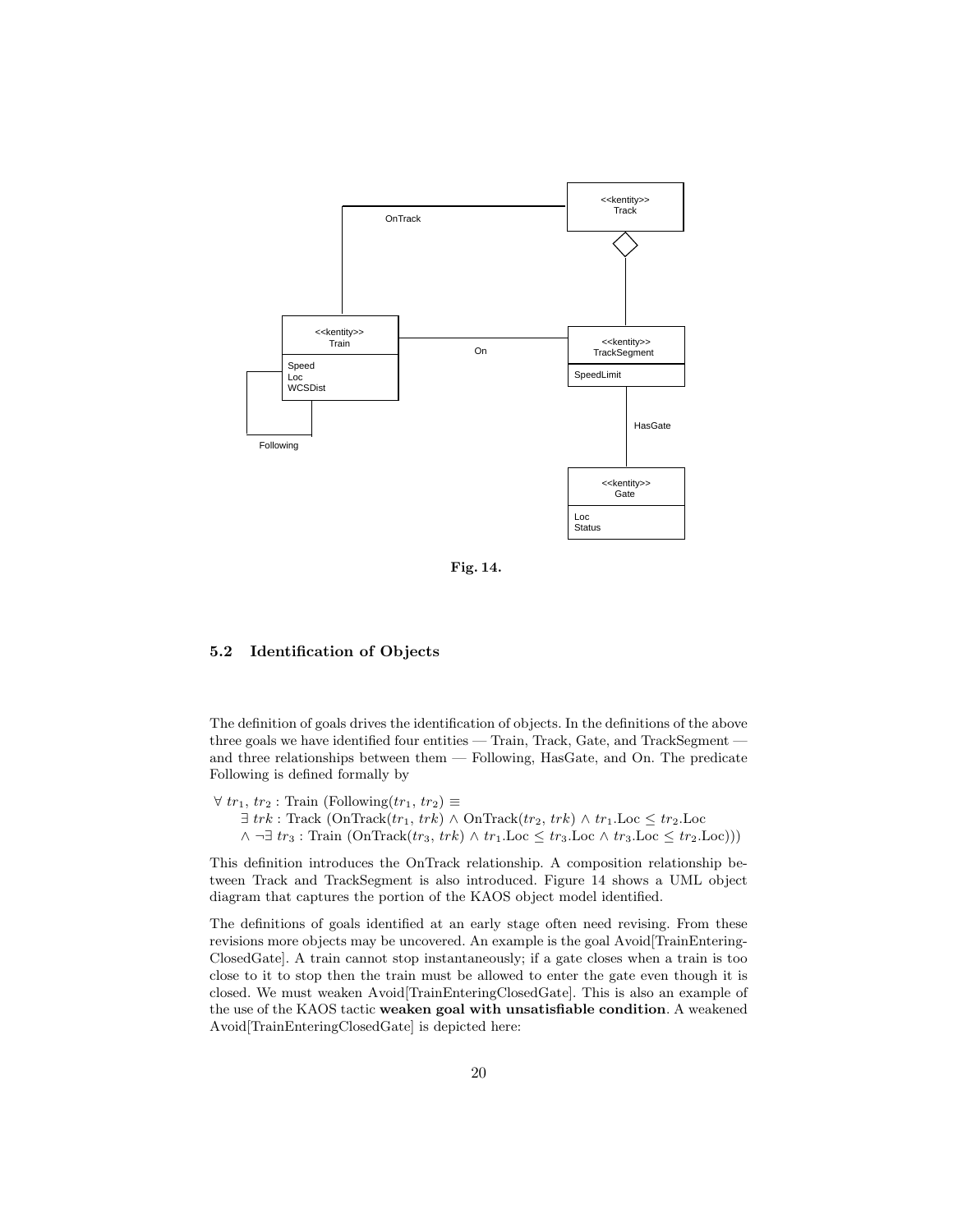

{ **form** = Maintain,

**informalDef** = a train should not enter a closed gate provided that the gate has been closed when the distance between the train and the gate was more than the worst case stopping distance of the train; if the gate is open when the distance between the train and the gate is less than the worst case stopping distance of the train, the train may ignore the gate, even if it becomes closed later,

 **formalDef** = forall g: Gate, s: TrackSegment, tr: Train (g.Status = 'closed' backto (g.Loc - tr.Loc) >= tr.WCSDist) and HasGate(s, g) -->  $\sim$  just ( $\sim$  On(tr, s)) }

This weakening allows trains to enter a closed gate if the gate becomes closed when it is impossible for the train to stop in time. Allowing a train to enter a closed gate need not be unsafe, but this really becomes clear only once the rationale for the original Avoid[TrainEnteringClosedGate] is understood. We need to identify the higher-level goal that this goal reduces by asking WHY Avoid[TrainEnteringClosedGate]. The resulting extension to the goal model is shown in figure 15.

The definition of Maintain[GateClosedInTimeWhenSwitchInWrongPosition] is elicited formally by matching a chain-driven refinement pattern to the formalization of the parent goal Avoid[TrainOnSwitchInWrongPosition] and of the initial goal Avoid[Train-EnteringClosedGate].

Two domain properties can also be identified:

– every track segment leading to a switch ends with a gate ∀ sw : Switch, s : TrackSegment, trk : Track  $(NextSegmentOnTrack(trk, s, sw) \Rightarrow \exists g : Gate (HasGate(s, g)))$ – a train enters a switch iff it leaves a track segment preceding the switch  $\forall sw : Switch, tr : Train$  $(@ On(tr, sw) ≡ ∃ trk : Track, s : TrackSegment (NextSegmentOnTrack(trk, s, sw))$  $\wedge \, \textcircled{a} \, \neg \text{On}(tr, s))$ 

These new goals and domain properties in turn augment the object model as shown in figure 16. The definition of the domain properties should also be attached to the object model since the properties constrain the objects' behaviour. Binary relationships between objects are modelled using UML associations. NextSegmentOnTrack and ApproachingSwitchOnTrack are ternary relationships and modelled using collaborations with three roles — the Segment role of the NextSegmentOnTrack collaboration has a multiplicity of 2.

We can ask WHY questions about Maintain[WCSDistBetweenTrains] yielding:



As before, we gain greater perspective on a goal by finding out what higher-level aim it is intended to achieve.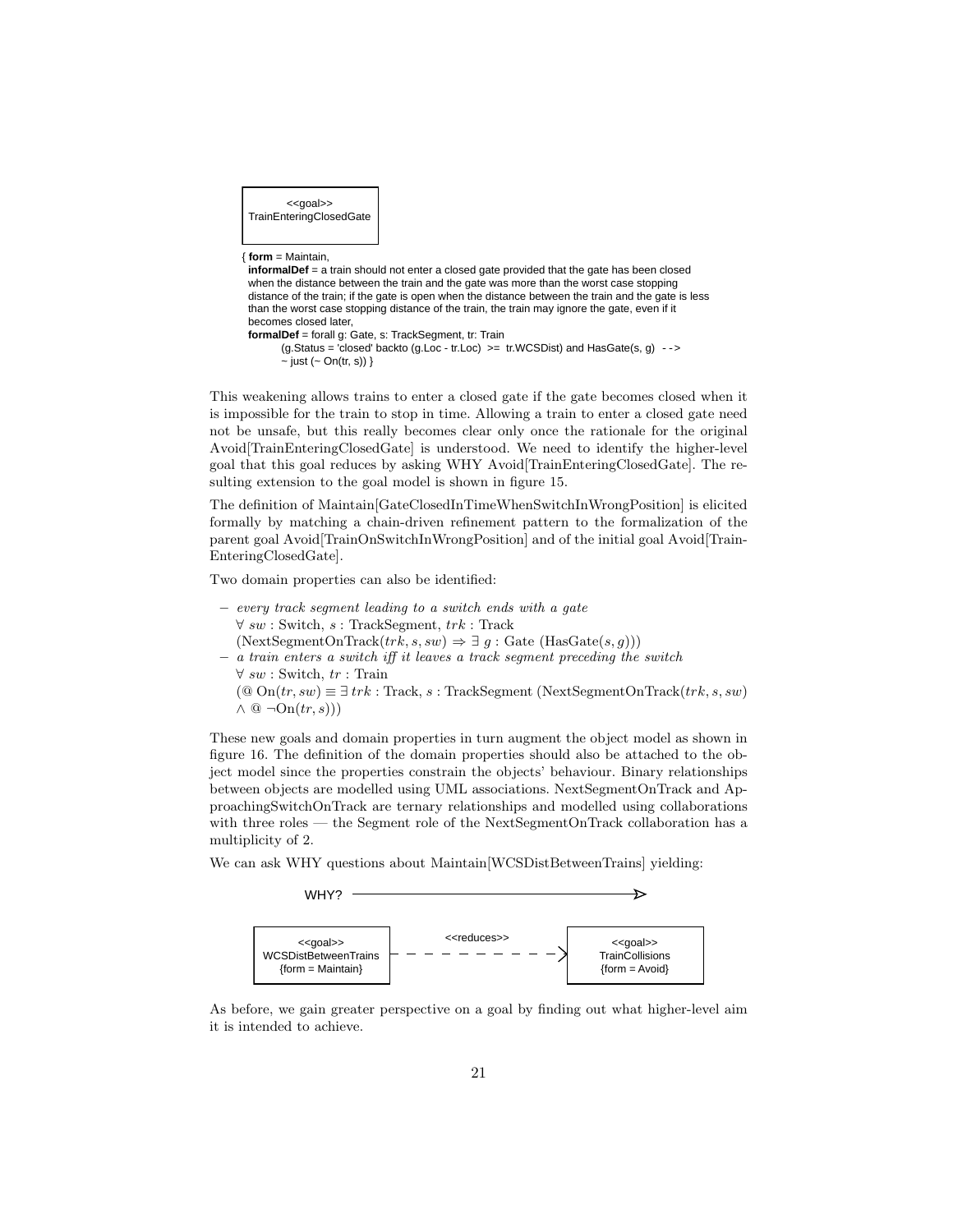

Fig. 15. Goals identified by asking WHY questions for Avoid[TrainEnteringCloseGate].



Fig. 16. Extended object model.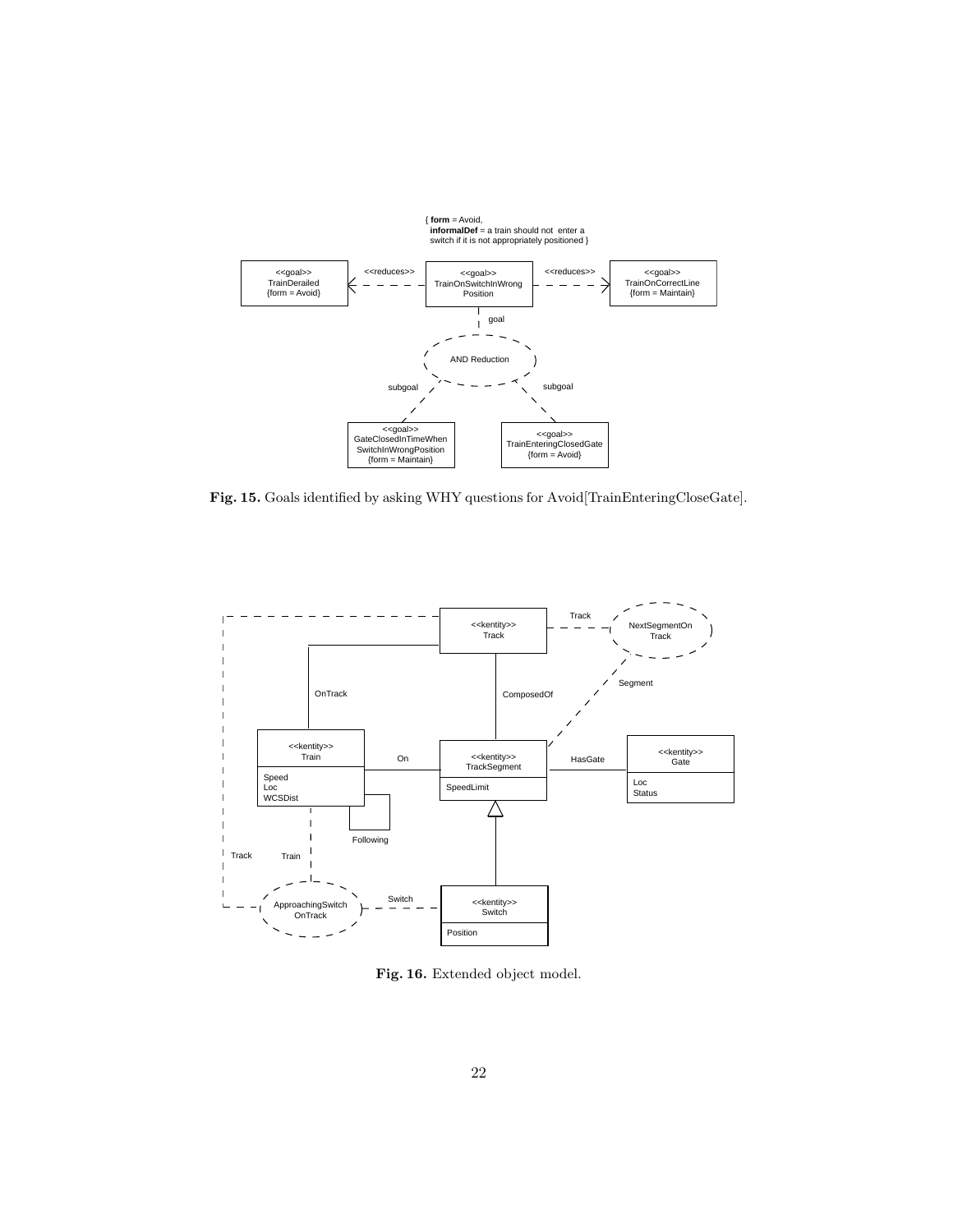#### 5.3 Identification of requirements and agent assignments

Obviously, all achievable goals must be reduced until they are irreducible and assignable to an agent, and all unachievable goals must be weakened and then reduced in their new form. When a goal can be assigned to an agent it is called a requisite. A requisite that is assigned to an agent in the software-to-be is a requirement. However, to better illustrate this process we will here concern ourselves only with the reduction of Maintain[WCSDistBetweenTrains] in order to identify some initial requirements for the system. Complete reduction of this goal — let alone that for all goals of the system — would result in a goal graph too large for our purposes. We will restrict the example to the identification of a few requirements, allocating them each to an agent.

Reducing Maintain[WCSDistBetweenTrains], three more goals are identified: Avoid- [TrainEnteringTrackInFrontOfCloseTrain], Avoid [TrainEnteringTrackBehindClose-Train], and Maintain[WCSDistBetweenTrainsOnSameTrack]:



{ **form** = Maintain,

**informalDef** = if a train is following another so that the distance between the two trains is safe, then the distance between the two trains must remain safe in the next state,

 **formalDef** = forall tr1, tr2: Train, trk: Track

((previous (Following(tr1, tr2) and tr2.Loc - tr1.Loc >= tr1.WCSDist) and Following(tr1, tr2)  $--$  tr2.Loc - tr1.Loc >= tr1.WCSDist) }

| $\le$ goal>>             |
|--------------------------|
| TrainEnteringTrackBehind |
| CloseTrain               |

 $\{$  **form** = Avoid,



<<goal>> TrainEnteringTrackInFront **OfCloseTrain** 

 $\{$  **form** = Avoid,

**informalDef** = a train should not enter a track in front of another train if it violates the worst case stopping distance between trains,

Have we yet found a goal that can be assigned to an agent? Not yet. Maintain[WCS-DistBetweenTrainsOnSameTrack] cannot be operationalized by the centralized train control system agent — an obvious candidate already in the system — because this

**formalDef** = forall tr1: Train, trk: Track (just OnTrack(tr1, trk) -->

<sup>~</sup> exists tr2: Train (tr2 <> tr1 and OnTrack(tr2, trk) and tr1.Loc >= tr2.Loc and

 $tr1.Loc - tr2.Loc = tr2.WCSDist)$ }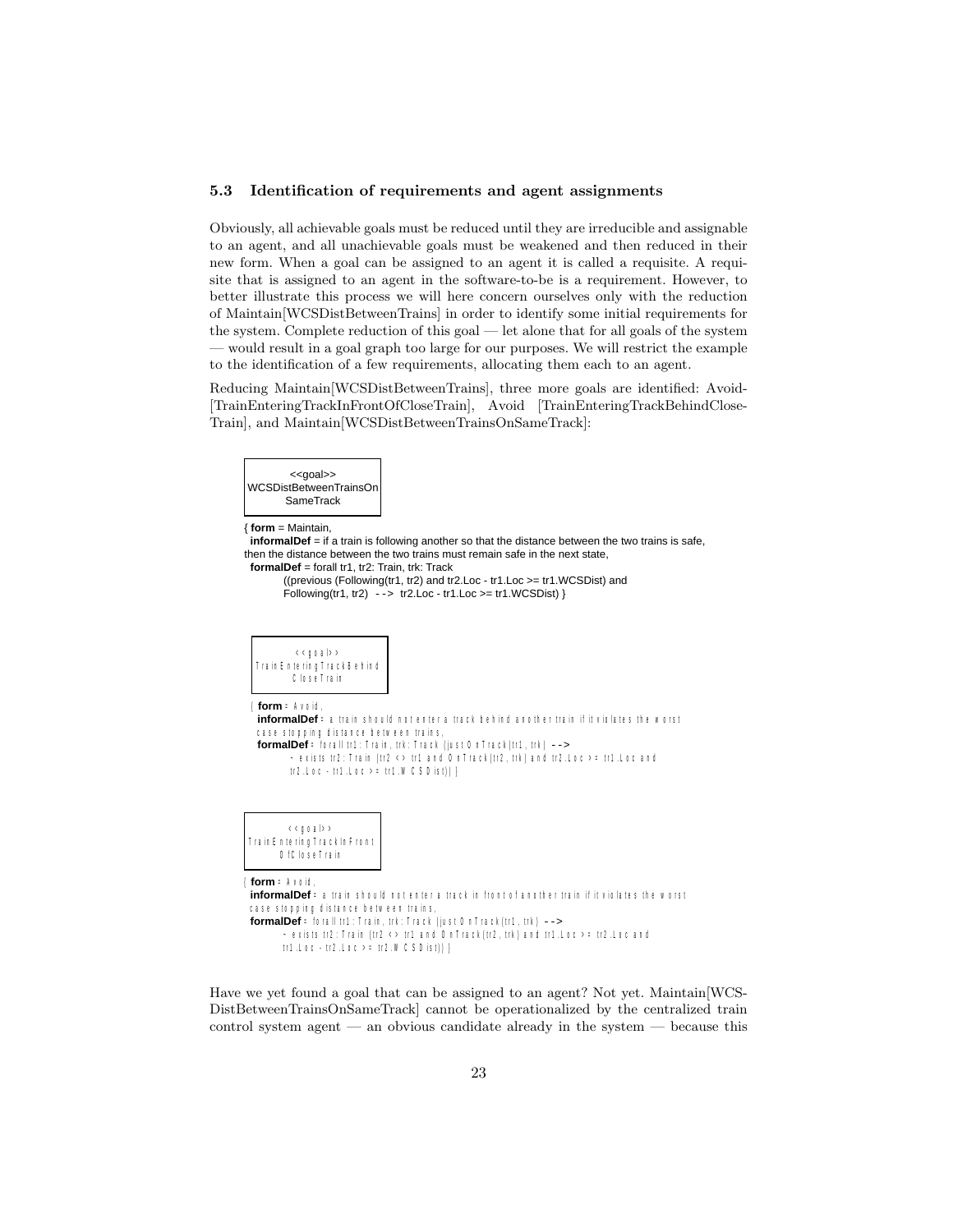agent does not control the speed and location of the following train, nor does it monitor the location of both trains. We need to further reduce the goal.

Figures 17 and 18 together show a derivation graph with Maintain[WCSDistBetween-TrainsOnSameTrack] at the head. The graphs are pruned and do not show the entire model for simplicity. The part of the model shown in figure 17 includes a requirement that is one of two goals reducing the goal Maintain[SafeAccCmdOfFollowingTrain]. This requirement — AccurateSpeed/LocationEstimates — has been assigned to the agent TrainTrackingSystem. Figure 18 identifies four requirements — ReceivedCmd-MessageExercised, CmdMessageSentInTime, SafeAcc/SpeedCmdInCmdMessage, and SentCmdMessageDeliveredInTime — and the agents responsible for them. The figures also show comments attached to the reduction collaborations indicating the KAOS methods used in identifying the new goals.

#### 5.4 Goal operationalization

Agent interfaces and operational requirements can now be derived from the requirements identified and the agents assigned to them. For instance, the requirement Safe-Acc/SpeedCmdInCmdMessage is assigned as the responsibility of the TrainControl-System agent. A portion of the agent interface model derived from that responsibility assignment is given in figure 19 (in the diagram the constraints on the action are given in OCL). We should also model the constraints on the <<operationalizes>> associations of the action as shown in figure 20. In our UML representation we can include the action definition in the agent interface model. Further actions and agent interfaces are derived from the other responsibility assignments as shown minimally in figure 21.

## 6 Related Work

KAOS is by no means the only goal-oriented methodology around (see [12] and [10] for brief surveys of the field). For example,  $[1]$  – though its focus is not so much on the acquisition of requirements – uses goals as the main guiding concept in developing requirements specifications. KAOS is, however, the most influential and widely cited approach. It is also unique in its conceptual ontology: lower level descriptions of a system-to-be are progressively derived from system-level and organizational objectives using a framework that is essentially a taxonomy of concepts that are instantiated for particular domains. The structure KAOS gives its models also makes their representation in the UML straightforward.

KAOS has its own graphical notation and, indeed, in GRAIL, tool support that uses it  $([2])$ . However, the notation is only informally defined – mainly through examples in the literature – and is non-standard. Furthermore, its expressive power is limited. As things stand, a KAOS diagram merely supplements the textual definition of a concept. On the other hand, a UML representation of a KAOS model can combine the ease and immediacy of visual comprehension with the full semantics of the KAOS textual definition by making use of a richer notational semantics together with tagged values. The GRAIL tool needs both a textual editor and a graphical editor, which are displayed in separate windows in the tool's GUI. Representing KAOS in the UML could also lead to more widespread adoption of the approach. But perhaps most importantly,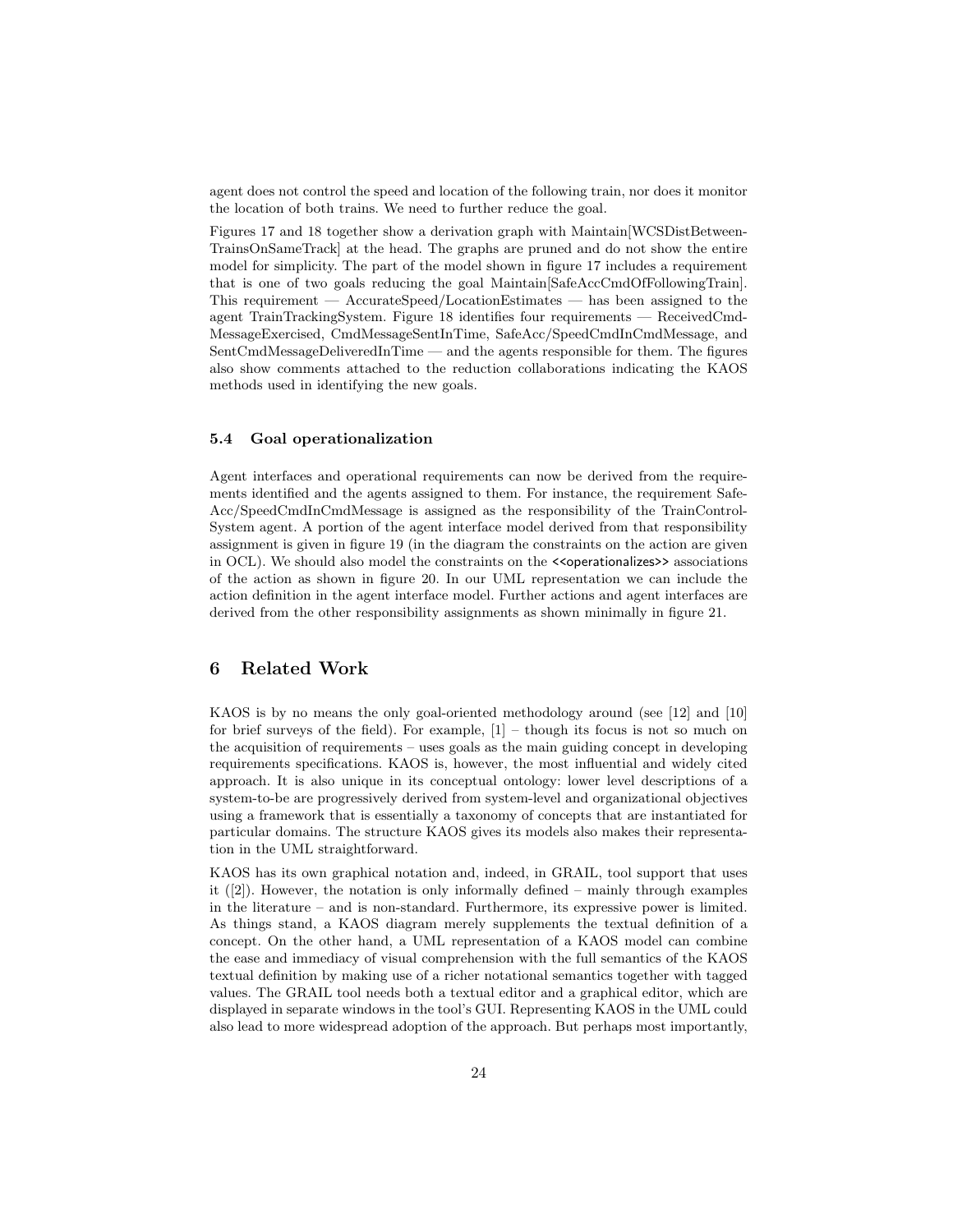

Fig. 17. Goal derivation graph for Maintain[WCSDistBetweenTrains].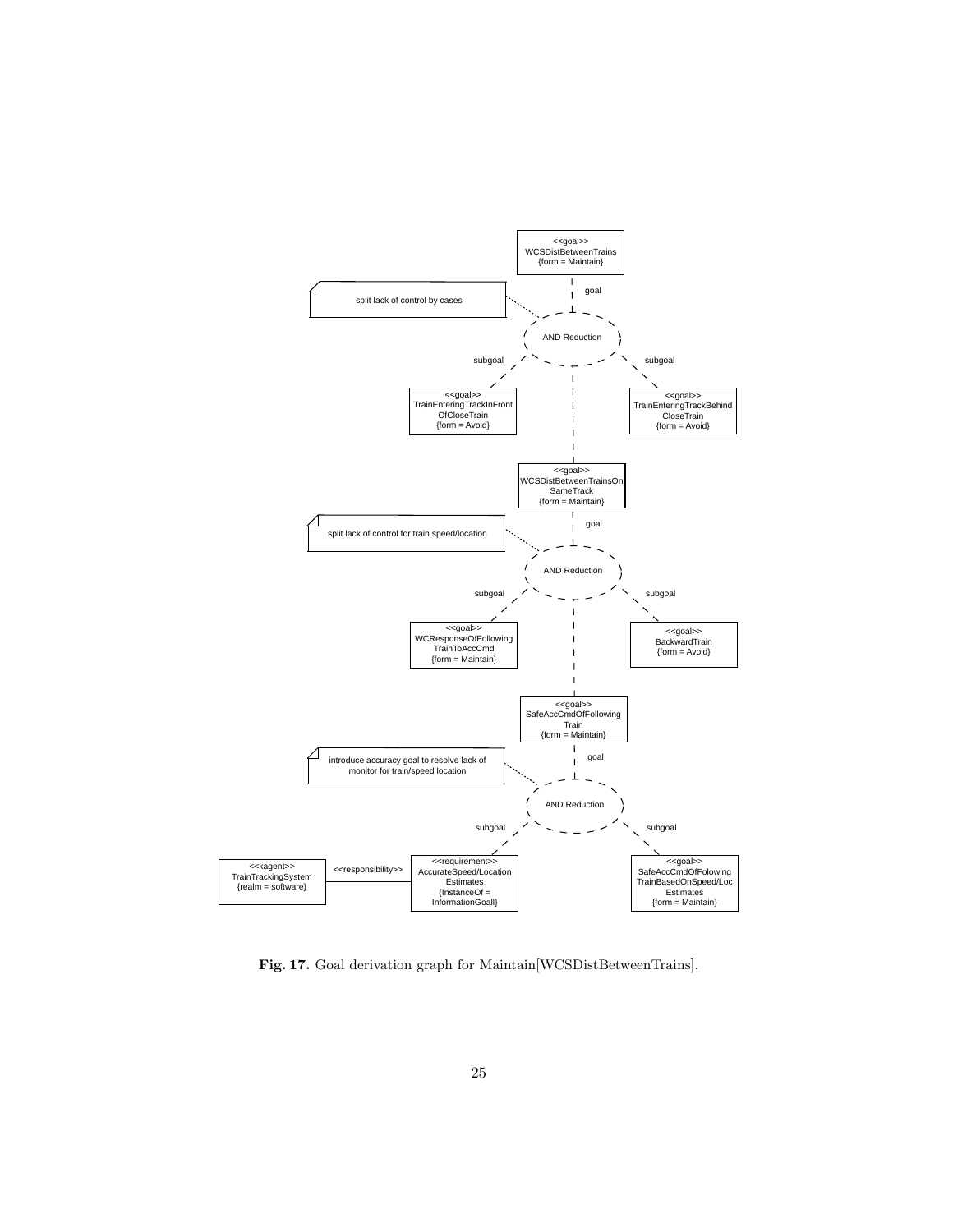

Fig. 18. Agent assignments for subgoals.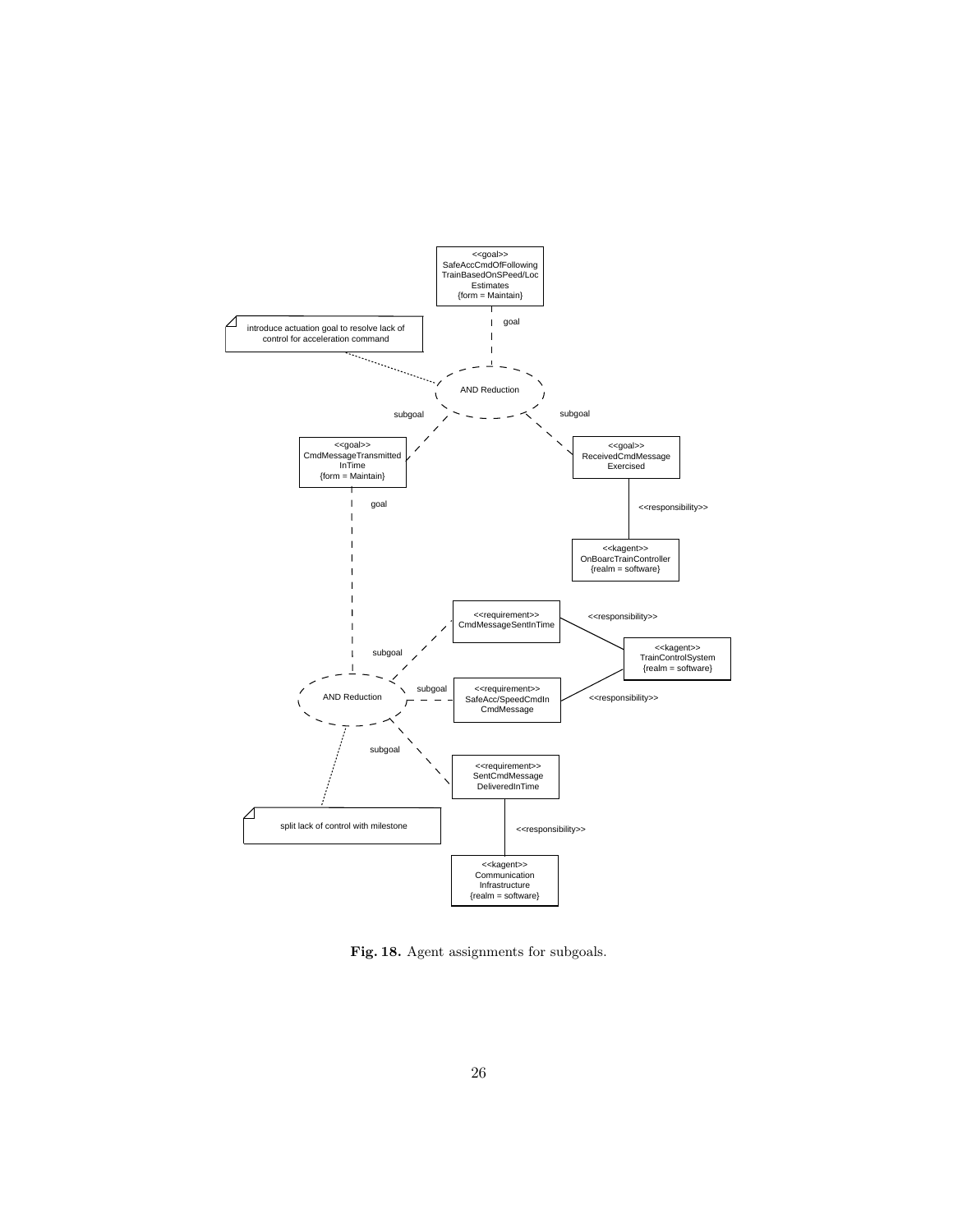

Fig. 19.

requirements engineering can now be modelled alongside, and integrated with, other UML design models for a system.

A UML profile for modelling goal-oriented requirements has previously been developed as part of the UWA project ([7]) and presented in [6]. The concern of the UWA project is the development of a design framework for facilitating the implementation of ubiquitous web applications. The requirements engineering model advocated is therefore lightweight and – though influenced by KAOS – tailored to the typically rapid development cycles of web services. The UML profile in this paper builds on the original idea from the UWA project but tackles the problem anew by taking the full KAOS model as its target rather than a considerably pared down variant. The UML profile of this paper is intended to be used to model large, critical software systems.

We have shown how our profile can be used to integrate a requirements acquisition model with other UML design models. [3] and [4] give another example of how to integrate a requirements model with lower-level design models. Decomposition of objectoriented systems by class is usually deemed necessary for good software engineering, but it is not sufficient. Requirements models are often not readily compatible with an object-oriented structure: concerns can be spread across many classes and a class may embody several concerns at once. A late change in requirements can thus cause havoc in the lower levels of design. A subject-oriented approach to design is offered as a remedy. UML models are organized by subject where a group of classes deals exclusively with a single requirement. In cases where several requirements are embodied in a single class we model this class several times, once per subject (requirement). This redundancy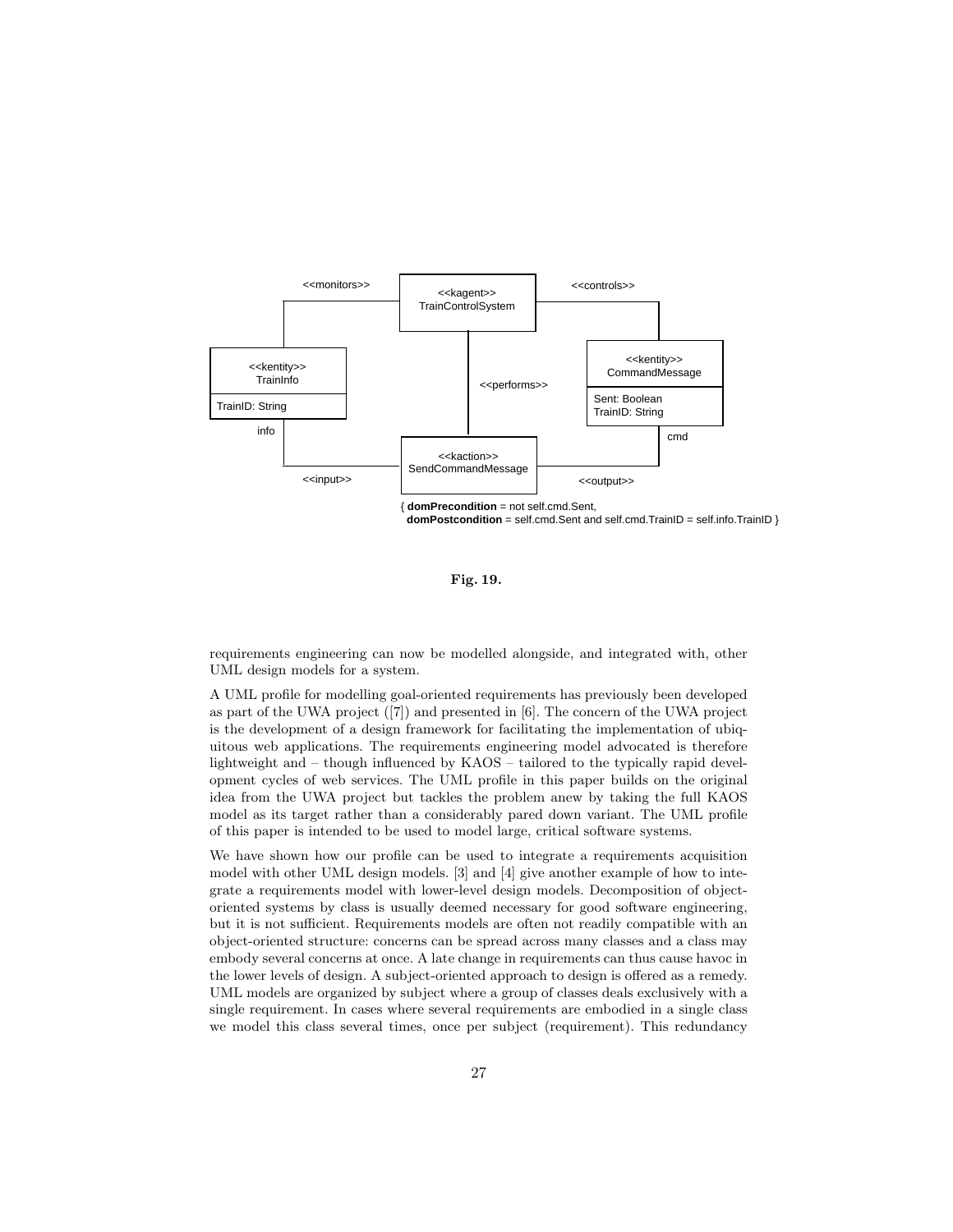

Fig. 20.



Fig. 21. A portion of the agent and action interface model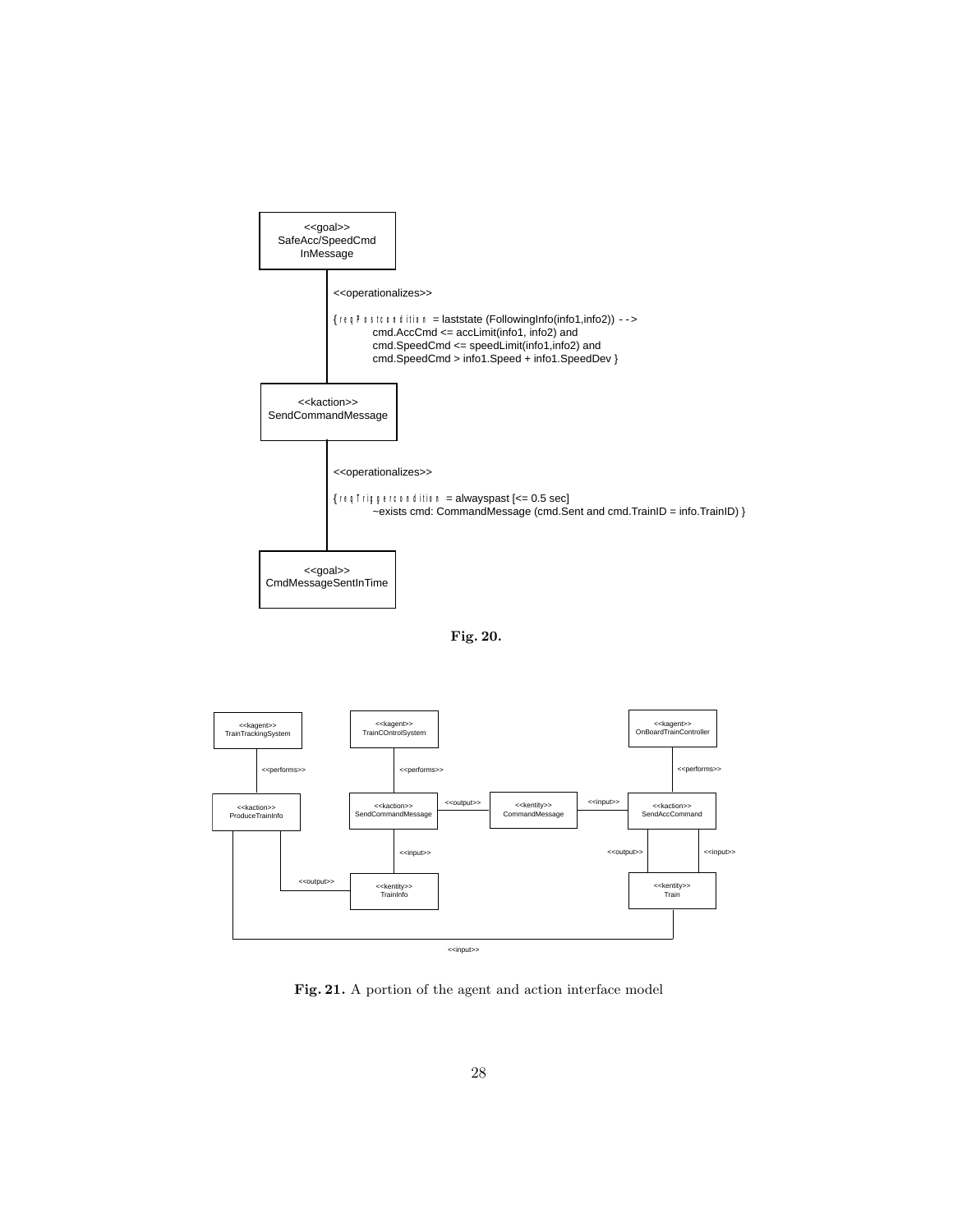is accounted for by the semantics introduced with a UML profile governing how the subject-units of a design can be composed. While our profile allows for straightforward integration of requirements and design models, this integration is still flawed by the differences in structure between these types of models. Augmenting a subject-oriented approach with our profile, perhaps by combining our profile with that presented in [3], for example, so that a requirements acquisition model can be represented in UML, and then integrated with a subject-oriented UML design model, would provide a very powerful UML-based software modelling environment.

## 7 Conclusion

We have introduced a UML profile with which a KAOS model can be represented. Providing for the representation of KAOS in the UML opens up this powerful approach to requirements engineering to the support of the many UML tools available. It also makes KAOS more attractive to newcomers by rendering it in a familiar context. But perhaps more importantly, documentation for KAOS requirements engineering activities can be unified with other UML design documentation, making the UML specification comprehensive and more manageable.

A case study is presented in Section 6. The aim of the case study was to illustrate how all parts of the KAOS process could be modelled using our UML profile. The presentation of the profile in section 4 of this paper draws on the first of the case studies in [8] for its examples, while the case study of Section 6 uses the second case study from [8] – the BART train control system specification – reproducing the KAOS model in UML more comprehensively. As far as KAOS has been presented in the literature, the UML profile adequately supports KAOS.

Future work would include the straightforward task of incorporating support for the profile into a UML editor. A UML KAOS model could also easily be represented in XML, enabling automated consistency checking.

## References

- 1. Annie I Anton: "Goal-Based Requirements Analysis" in Proceedings of the Second International Conference on Requirements Engineering, ICRE '96 (1996)
- 2. P Bertrand, R Darimont, E Delor, P Massonet, and A van Lamsweerde: "GRAIL/KAOS: An Environment for Goal-Driven Requirements Engineering" in Proceedings of ICSE '98 — 20th International Conference on Software Engineering (1998)
- 3. S Clarke, W Harrison, H Ossher, and P Tarr: "Subject-Oriented Design: Towards Improved Alignment of Requirements, Design and Code" in Proceedings of Object-Oriented Programming, Systems, Languages, and Applications (OOPSLA) (1999)
- 4. Siobhan Clarke: "Extending the UML Metamodel for Design Composition" in Science of Computer Programming, 44 (2002)
- 5. Anne Dardenne, Axel van Lamsweerde, and Stephen Fickas: "Goal-Dircted Requirements Acquisition" in Science of Computer Programming, 20 (1993)
- 6. A Finkelstein and Andrea Savigni: "A Framework for Requirements Engineering for Context-Aware Services" in Proceedings of STRAW 01 the First International Workshop From Software Requirements to Architectures (2001)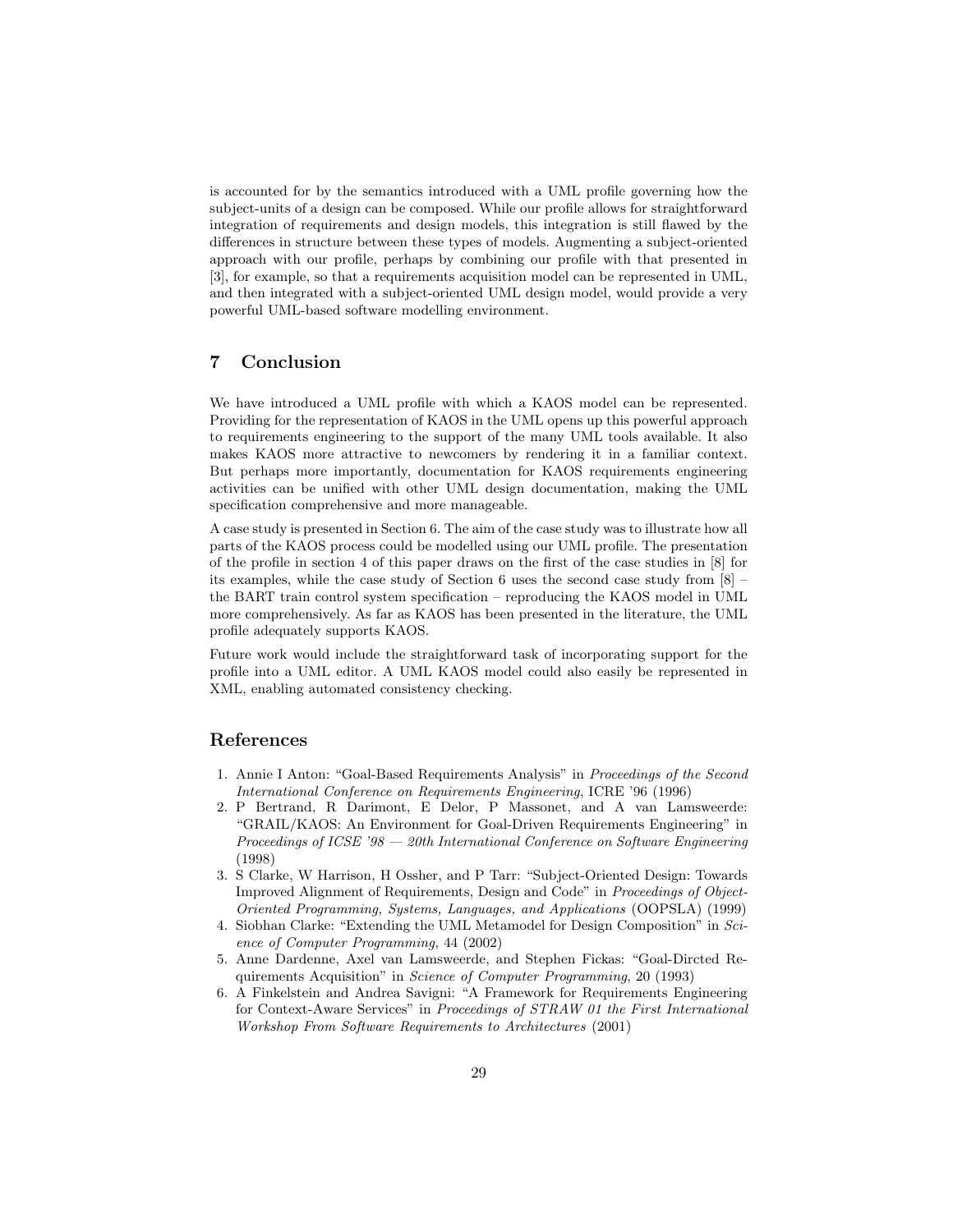- 7. A Finkelstein, A Savigni, G Kappel, W Retschitzegger, E Kimmerstorfer, W Schwinger, Th Hofer, B Pröll, and Ch Feichtner: "Ubiquitous Web Application Development — A Framework for Understanding" in The 6th World Multiconference on Systematics, Cybernetics, and Informatics (2002)
- 8. Emmanuel Letier: Reasoning About Agents in Goal-Oriented Requirements Engineering, PhD Thesis, ftp://ftp.info.ucl.ac.be/pub/thesis/letier.pdf (2001)
- 9. Object Management Group: OMG Unified Modelling Language Specification version 1.4, http://cgi.omg.org/docs/formal/01-09-67.pdf (2001)
- 10. Gil Regev: "Goal-Driven Requirements Engineering Overview" http://lamswww. eplf.ch/Reference/Goal/Default.htm (2001)
- 11. V Winter, R Berg, and J. Ringland: "Bay Area Rapid Transit District, Advance Automated Train Control System: Case Study Description", Technical Report, Sandia National Labs, www.sandia.gov/ast/papers/ BART case study.pdf (1999)
- 12. Eric Yu and John Mylopoulous: "Why Goal-Oriented Requirements Engineering?" http://www.cs.toronto.edu/pub/eric/REFSQ98.html (1998)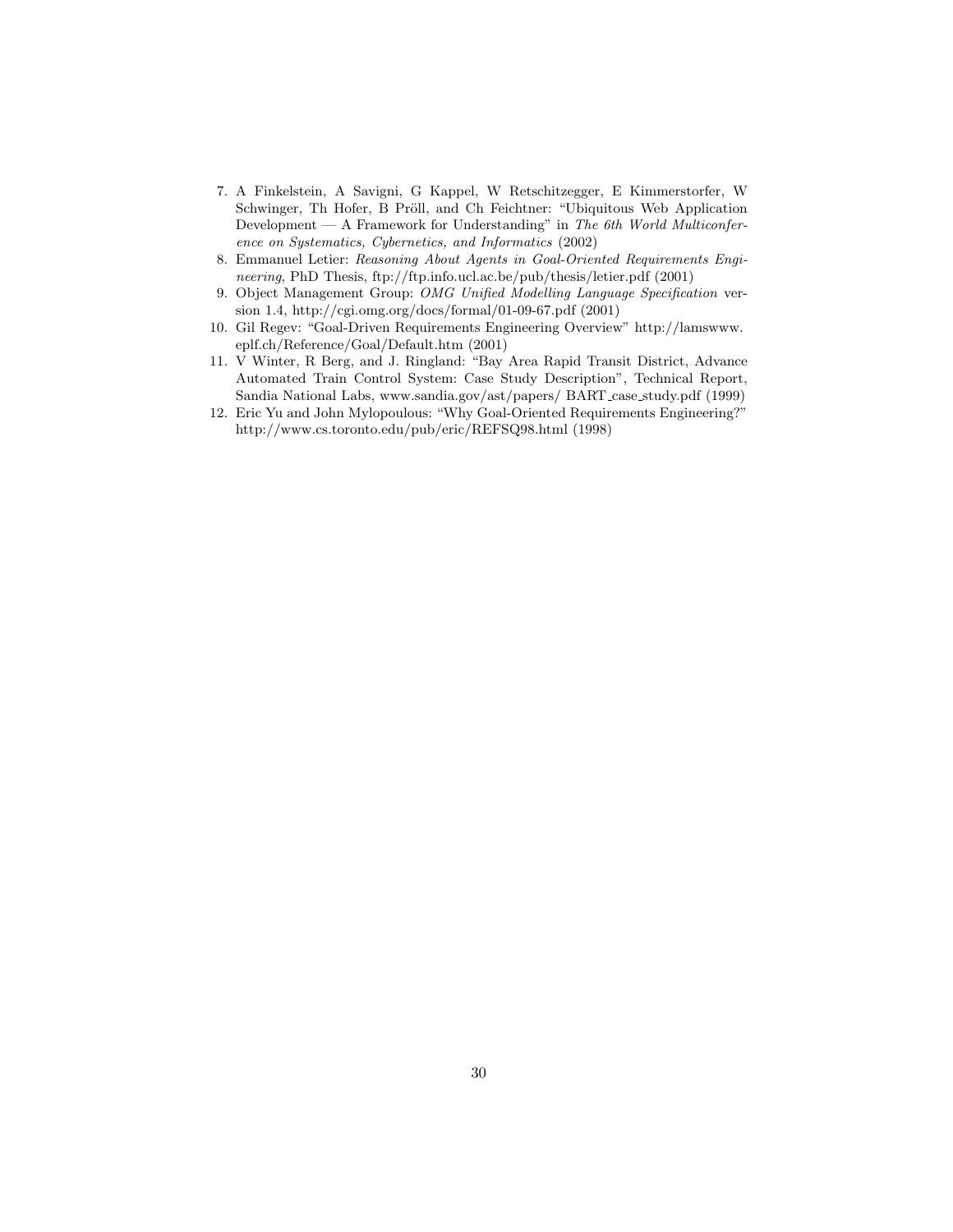# Appendix: the stereotypes and tags of the profile

Two tables are included. The first gives an overview of the stereotypes, the second details the tags. The constraints given generally cover the constraints of the KAOS meta-model.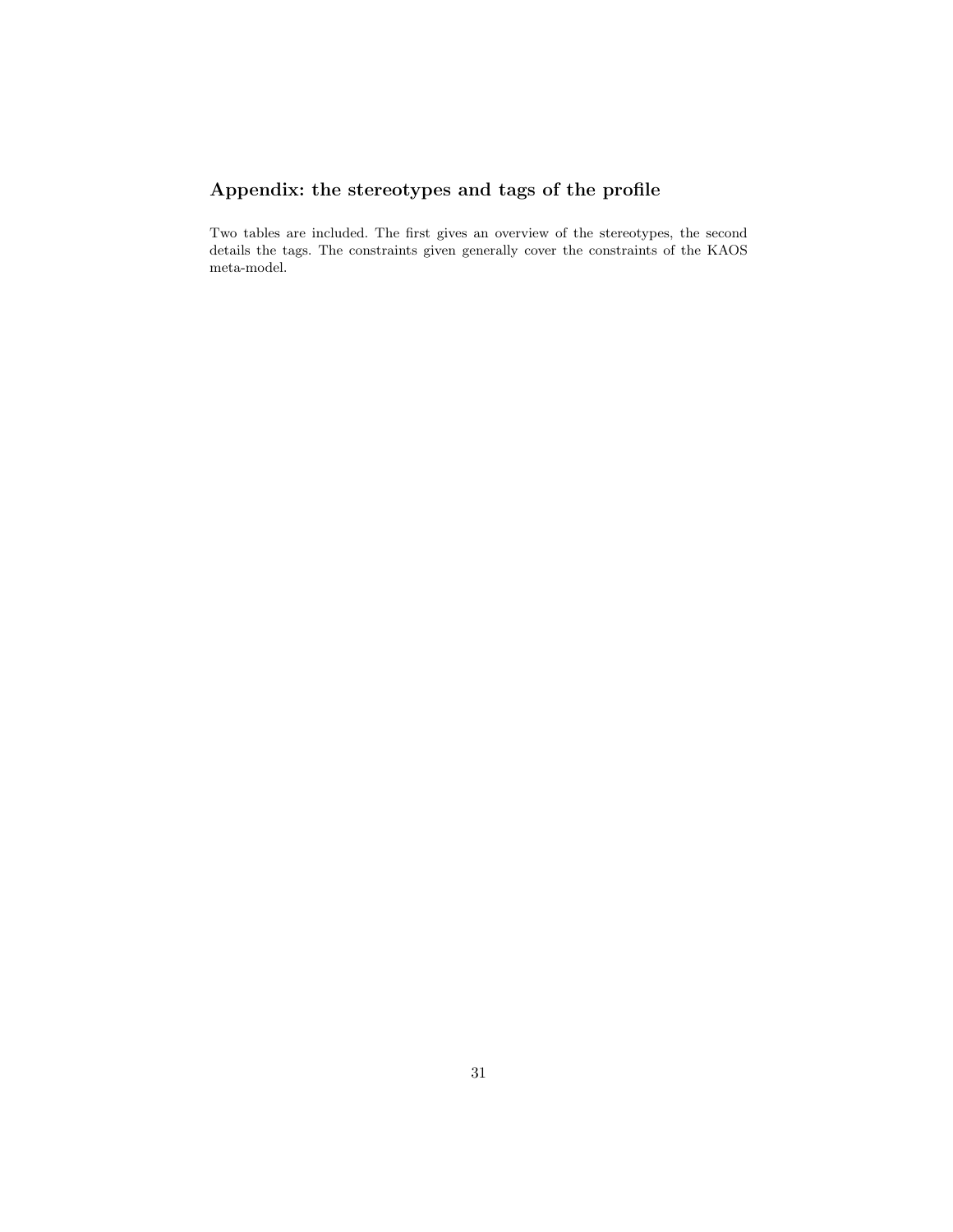| Stereotype                | Base Class  | Parent                    | Description                                                                                                                                                  | Constraints                                                                                                                                                                                                                                                                           |
|---------------------------|-------------|---------------------------|--------------------------------------------------------------------------------------------------------------------------------------------------------------|---------------------------------------------------------------------------------------------------------------------------------------------------------------------------------------------------------------------------------------------------------------------------------------|
| < <kobject></kobject>     | Class       |                           | Class defines a thing of interest that can<br>be referenced in goal defintions                                                                               |                                                                                                                                                                                                                                                                                       |
| < <kentity>&gt;</kentity> | Class       | < <kobject></kobject>     | instances of other << kobject>> classes<br>Class defines an autonomous thing of<br>classes may exist independently of<br>interest: instances of << kentity>> |                                                                                                                                                                                                                                                                                       |
| < <kevent>&gt;</kevent>   | Class       | < <kobject>&gt;</kobject> | Class defines an instantaneous thing of<br>classes only ever have the one state<br>interest: instances of << kevent>>                                        |                                                                                                                                                                                                                                                                                       |
| < <kaction>&gt;</kaction> | Class       | < <kobject>&gt;</kobject> | over << kobject>> classes; defines state<br>Class defines an input-output relation<br>transitions                                                            | An action can only be applied if its<br>domPrecondition holds                                                                                                                                                                                                                         |
| < <input/>                | Association |                           | between a << kobject>> class and a<br>Association denotes a relationship<br><< kaction>> class                                                               | Values of the association's argument tag<br>must be attributes of the << kobject><br>class                                                                                                                                                                                            |
| < <output></output>       | Association |                           | between a << kobject>> class and a<br>Association denotes a relationship<br><< kaction>> class                                                               | The value of the association's result tag<br>must be attributes of the << kobject>><br>class                                                                                                                                                                                          |
| < <kagent>&gt;</kagent>   | Class       | < <kobject>&gt;</kobject> | Class defines a processor for some<br>actions; controls state transitions                                                                                    | performs(ag,ac) --> capability(ag,ac)<br>controls(ag,o) --> monitors(ag,o)<br>capability(ag, ac) and output(o, ac)<br>capability(ag,ac) and input(o,ac)<br>esponsibility(ag,r) and<br>$--$ monitors(ag,o)**<br>-- > performs(ag,ac)<br>--> controls(ag, o)**<br>operationalizes(ac,r) |

\* agent : ag, action : ac, object : o, requisite : r<br>\*\* the agent need actually only monitor / control those attributes of the object that specifically provide the input / output \*\* the agent need actually only monitor / control those attributes of the object that specifically provide the input / output \* agent : ag, action : ac, object : o, requisite : r

H, ABLE 1: stereotypes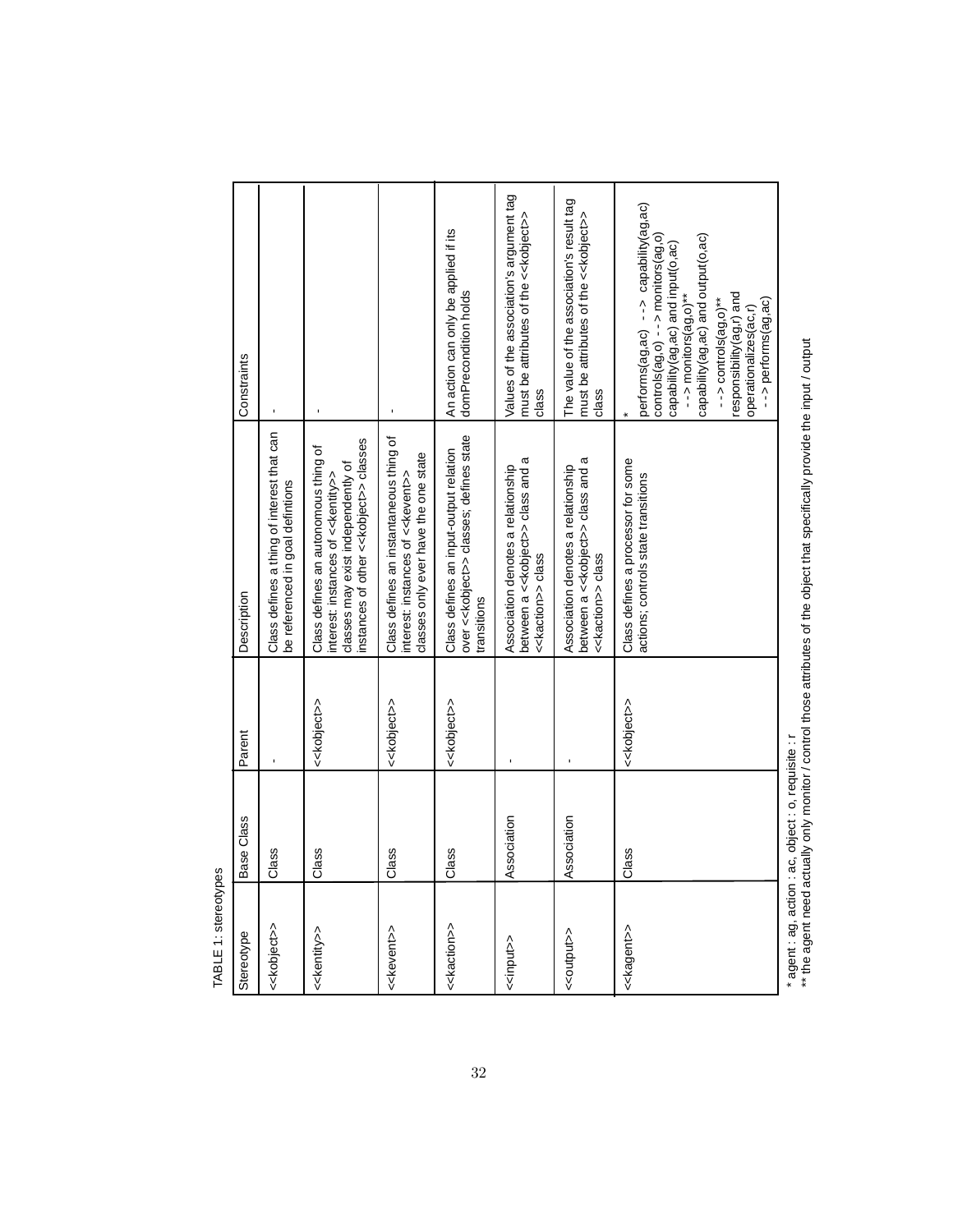| Base Class  | Parent                    | Description                                                                                                                                       | Constraints                                                                                                                                                                                               |  |
|-------------|---------------------------|---------------------------------------------------------------------------------------------------------------------------------------------------|-----------------------------------------------------------------------------------------------------------------------------------------------------------------------------------------------------------|--|
| Association |                           | between a << kagent>> class and a<br>Association denotes a relationship<br><< kaction>> class                                                     | See << kagent>> constraints                                                                                                                                                                               |  |
| Association |                           | between a << kagent>> class and a<br>Association denotes a relationship<br><< kaction>> class                                                     | See << kagent>> constraints                                                                                                                                                                               |  |
| Association |                           | between a << kagent>> class and a<br>Association denotes a relationship<br><< kobject>> class                                                     | values of the monitored tag must be<br>attributes of the << kobject>> class<br>See << kagent>> constraints;                                                                                               |  |
| Association |                           | between a << kagent>> class and a<br>Association denotes a relationship<br><< kobject>> class                                                     | See << kagent>> constraints; values of the<br><< kobject>> class and may not be values<br>controlled tag must be attributes of the<br>of the controlled tag of any other<br>< <kagent>&gt; class</kagent> |  |
| Class       |                           | Class defines an objective to be<br>achieved by the system                                                                                        | A << goal>> class is a singleton.                                                                                                                                                                         |  |
| Association |                           | Association denotes a relationship<br>between a << goal>> class and a<br><< kobject>> class                                                       |                                                                                                                                                                                                           |  |
| Abstraction | < <refines>&gt;</refines> | Abstraction denotes a relationship<br>between two << goal>> classes, or<br>between a << goal>> class and a<br>< <requisite>&gt; class</requisite> |                                                                                                                                                                                                           |  |
| Association |                           | Association denotes a relationship<br>between two << goal>> classes                                                                               |                                                                                                                                                                                                           |  |
| Class       |                           | sufficiently refined to be assignable to a<br>Class defines a goal that has been<br>single agent                                                  | A < <requisite>&gt; class is a singleton.</requisite>                                                                                                                                                     |  |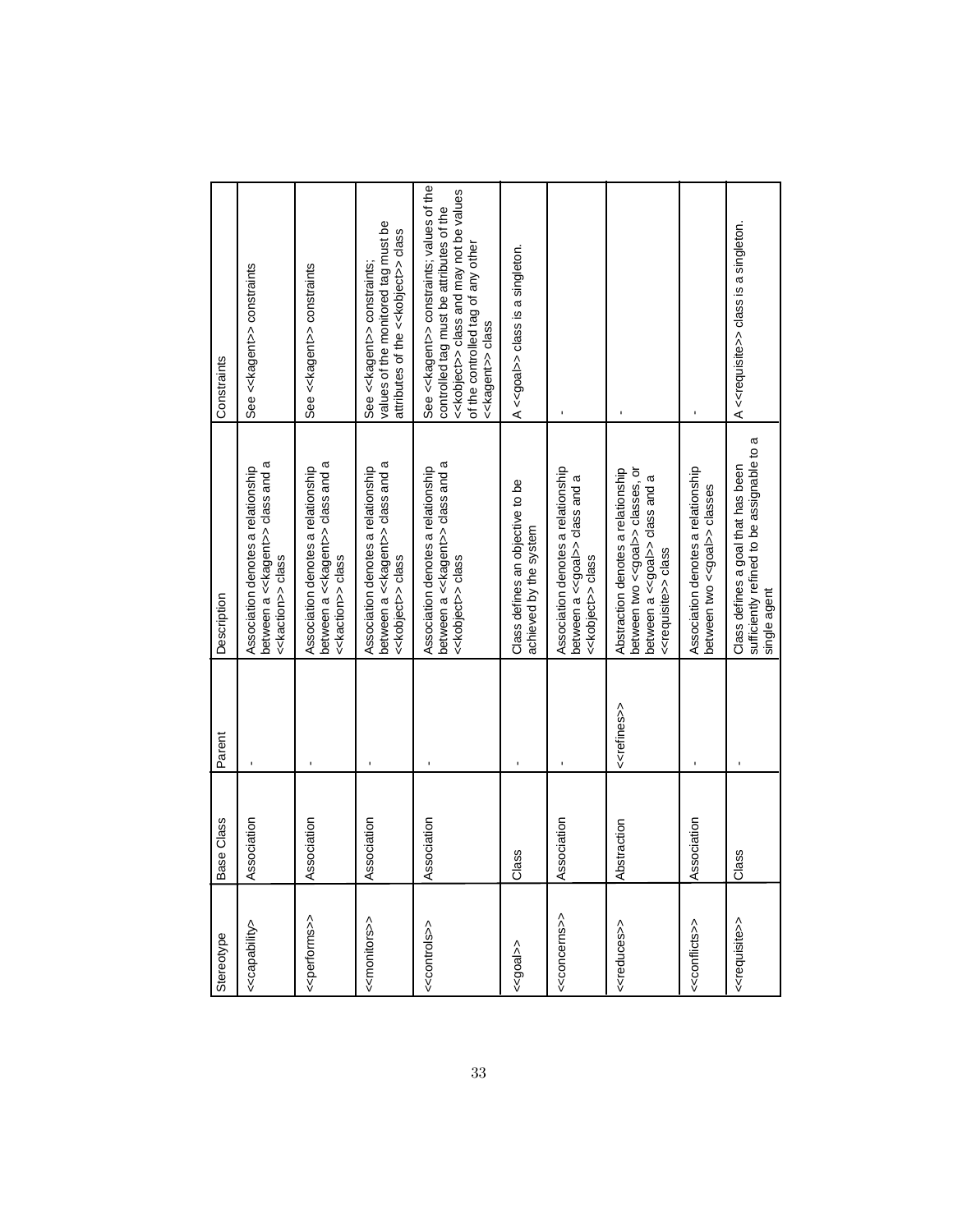| Stereotype                               | Base Class  | Parent                        | Description                                                                                                                      | Constraints                                                                                                                                                                                                                          |
|------------------------------------------|-------------|-------------------------------|----------------------------------------------------------------------------------------------------------------------------------|--------------------------------------------------------------------------------------------------------------------------------------------------------------------------------------------------------------------------------------|
| < <assumption></assumption>              | ssociation  | < <requisite></requisite>     | for which can effectively be assigned to<br>Class defines a requisite responsibility<br>an agent in the domain                   |                                                                                                                                                                                                                                      |
| < <requirement></requirement>            | Cass.       | < <requisite>&gt;</requisite> | for which can be assigned to an agent in<br>Class defines a requisite responsibility<br>the domain                               | terms of things monitored and controlled<br>A requirement must be defined only in<br>by the software                                                                                                                                 |
| < <operationalizes>  A</operationalizes> | ssociation  |                               | between a << requisite>> class and a<br>Association denotes a relationship<br>< <kaction>&gt; class</kaction>                    |                                                                                                                                                                                                                                      |
| < <ensures>&gt;</ensures>                | Association |                               | between a << kobject>> class and a<br>Association denotes a relationship<br>< <requisite>&gt; class</requisite>                  |                                                                                                                                                                                                                                      |
| < <responsibility>&gt;</responsibility>  | ssociation  |                               | between a < <requisite>&gt; class and a<br/>Association denotes a relationship<br/>&lt;<kaction>&gt; class</kaction></requisite> | is responsible for an assumption it must be<br>esponsibility for each requisite; if an agent<br>responsible for a requirement it must be a<br>a domain agent; and if an agent is<br>Only one agent is assigned the<br>software agent |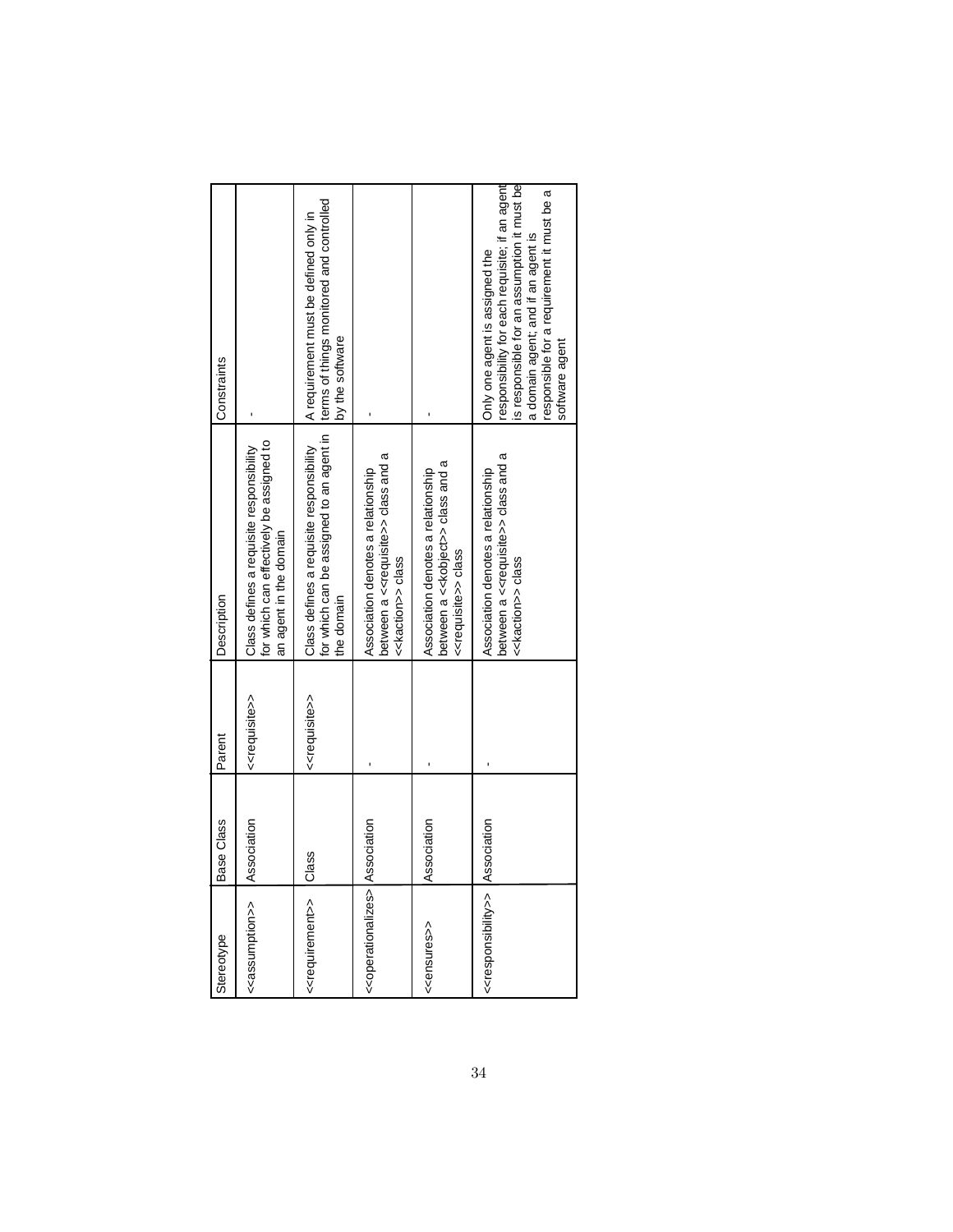| Tag           | Stereotype                                                                          | Type                                                             | Description                                                                                                                                                                                                   | Constraints                                                                             |
|---------------|-------------------------------------------------------------------------------------|------------------------------------------------------------------|---------------------------------------------------------------------------------------------------------------------------------------------------------------------------------------------------------------|-----------------------------------------------------------------------------------------|
| informalDef   | stereotypes<br>all KAOS                                                             | string                                                           | An informal definition of a class or<br>association                                                                                                                                                           |                                                                                         |
| formalDef     | < <requisite><br/>&lt;<kaction>&gt;<br/>&lt;<goal>&gt;</goal></kaction></requisite> | string                                                           | A formal definition of a class expressed<br>in KAOS temporal logic (using ASCII<br>characters)                                                                                                                |                                                                                         |
| form          | < <requisite><br/>&lt;<goal>&gt;</goal></requisite>                                 | Cease, Minimize,<br>Maintain, Avoid,<br>Maximise}<br>(Achieve,   | Specifies the type of goal or requisite;<br>behaviours, Maintain and Avoid goals<br>Achieve and Cease goals generate<br>Maximise goals are used in design<br>restrict behaviours, Minimize and<br>comparisons |                                                                                         |
| $\frac{4}{3}$ | < <goal>&gt;</goal>                                                                 | hoolean                                                          | Indicates whether a goal is soft: soft<br>defined (and cannot be formalized)<br>goals are goals that are not clearly                                                                                          | A soft << goal> > class cannot have a<br>formalDef tag                                  |
| instanceOf    | < <goal>&gt;</goal>                                                                 | Safety, Security,<br>(Satisfaction,<br>Information,<br>Accuracy} | Specifies the application-specific type of<br>la goal                                                                                                                                                         | A << goal>> class with an instanceOf value<br>of Safety must have a priority value of 1 |
| priority      | < <goal>&gt;</goal>                                                                 | float $(01)$                                                     | Priority used to resolve conflicts: 1<br>indicates highest priority                                                                                                                                           | See instanceOf constraint                                                               |
| category      | < <requisite></requisite>                                                           | Safety, Security,<br>(Satisfaction,<br>Information,<br>Accuracy} | Specifes the application-specific type of<br>the goal reduced by the requisite                                                                                                                                |                                                                                         |
| invariant     | < <kobject>&gt;</kobject>                                                           | string                                                           | Defines a domain property with respect<br>to object: expressed in KAOS temporal<br>logic (using ASCII characters)                                                                                             |                                                                                         |

TABLE 2: tags TABLE 2: tags